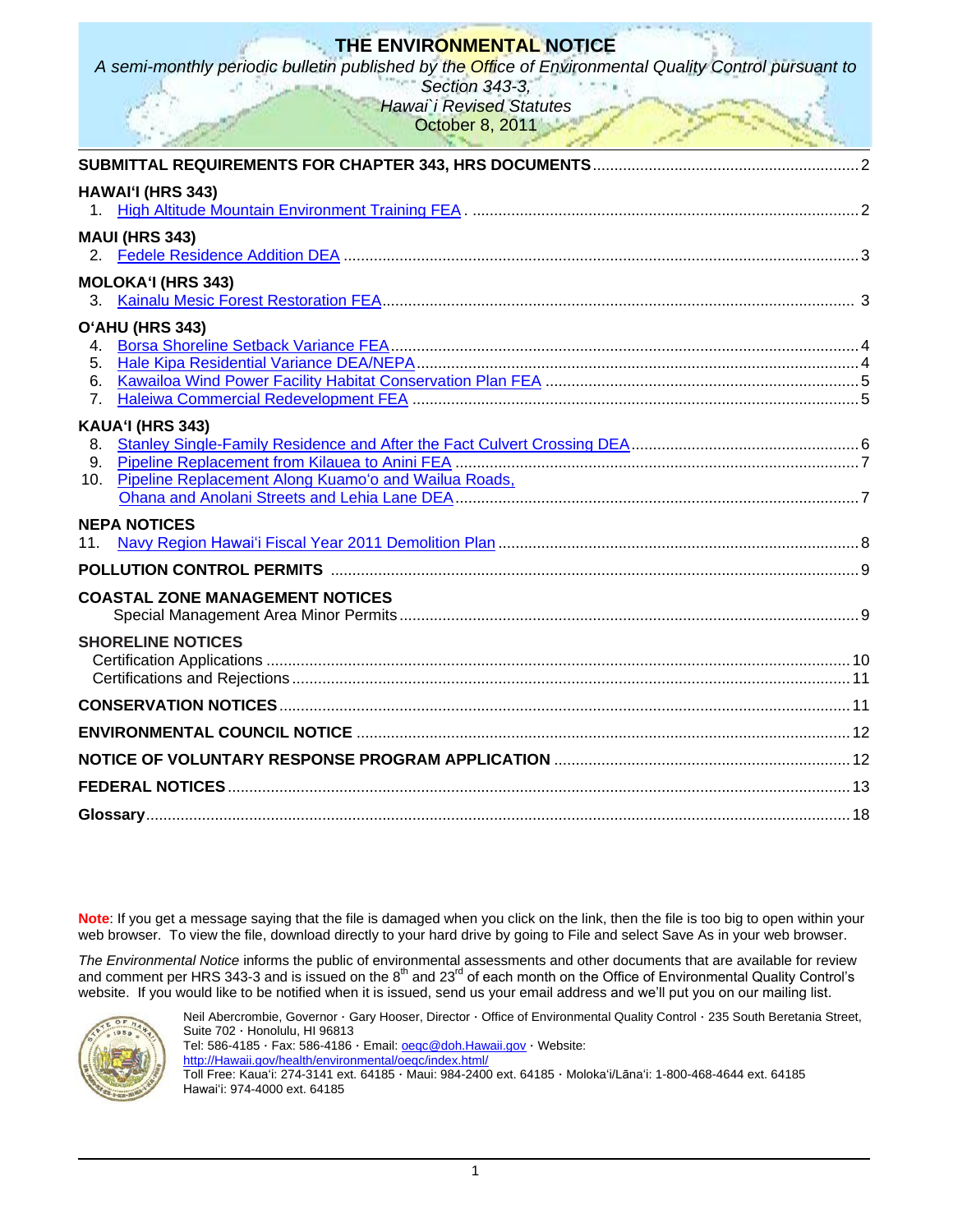

# **SUBMITTAL REQUIREMENTS FOR CHAPTER 343, HRS DOCUMENTS**

The preparation of this notice relies on the timely submission of information, pursuant to §11-200-3, Hawaiʻi Administrative Rules. It is very important that OEQC timely receives the documents listed below for preparing and finalizing the publication. Please make sure that your submittals for publication include the listed documents. Failure to provide the required documents can delay the publication of your project.

- **A. Submittal letter – hard copy**
- **B. Publication Form – hard copy and electronic version in MS Word**
- **C. EA or EIS hard copy**
- **D. Distribution List (for DEIS and FEIS ONLY)**
- **E. CD with the complete EA or EIS in PDF and the Publication Form in MS Word**

Requests to insert inadvertent omissions to submitted EA/EIS documents between the statutory submittal deadline and publication date indicates that the submitted material are incomplete and therefore do not meet Chapter 343, HRS requirements. Such insertions are viewed as new submittals and invalidate the timely submittal of original documents. Consequently, the publication of such projects will have to await the next printing cycle in order to satisfy the statutory submittal requirement of eight working days before the publication date.

#### **HAWAIʻI (HRS 343)**

|                    | 1. High Altitude Mountain Environment Training Final EA (FONSI)                                                                                        |                | Pōhakuloa<br>Training |
|--------------------|--------------------------------------------------------------------------------------------------------------------------------------------------------|----------------|-----------------------|
| Island:            | Hawaiʻi                                                                                                                                                | Waling         | Area                  |
| <b>District:</b>   | Hāmākua and North Hilo                                                                                                                                 |                |                       |
| TMK:               | (3) 4-4-015:001 portion and 3-8-001:001 portion                                                                                                        |                | $.$ HRO               |
| <b>Permits:</b>    | <b>Right of Entry</b>                                                                                                                                  |                |                       |
| <b>Proposing</b>   |                                                                                                                                                        |                |                       |
| Agency:            | Department of the Army, 25 <sup>th</sup> Combat Aviation Brigade,<br>Schofield Barracks, Hawai'i 96857-5000. Contact:<br>William Rogers (808) 656-3075 | <b>HAWAI'I</b> |                       |
| <b>Approving</b>   |                                                                                                                                                        |                |                       |
| Agency:            | Board of Land and Natural Resources, P.O. Box 621, Honolulu, Hawai'i 96809. Contact:<br>William J. Aila, Jr., Chairperson (808) 587-0400               |                |                       |
| <b>Consultant:</b> | Portage, 1075 S. Utah Ave., Suite 200, Idaho Falls, ID 83402. (208) 528-6608                                                                           |                |                       |

**Status:** Finding of No Significant Impact (FONSI) determination The project will involve helicopter training flights for 90 25<sup>th</sup> CAB aviators (180 flights) from Bradshaw Army Airfield at Pōhakuloa Training Area (PTA) to three existing Mauna Kea landing zones (LZs) and three existing Mauna Loa LZs at high altitudes in the Mauna Kea and Mauna Loa Forest Reserves. The training flights are estimated to take 2 hours for each pilot to complete, and will require no more than 180 flight hours. This training would be conducted primarily from October 3-31, 2011. Six alternatives were evaluated with respect to their potential effects to the valued environmental components, which include climate; air quality; geology and soils; water resources; biological resources; cultural resources;

socioeconomics and environmental justice; land use; recreation; noise; visual and aesthetic resources; human health and safety; traffic and circulation; and public services and utilities. Due to the limited duration of the HAMET, the remoteness of the proposed sites and limited size of the affected area, the project will have no significant effect on the environment or cultural resources.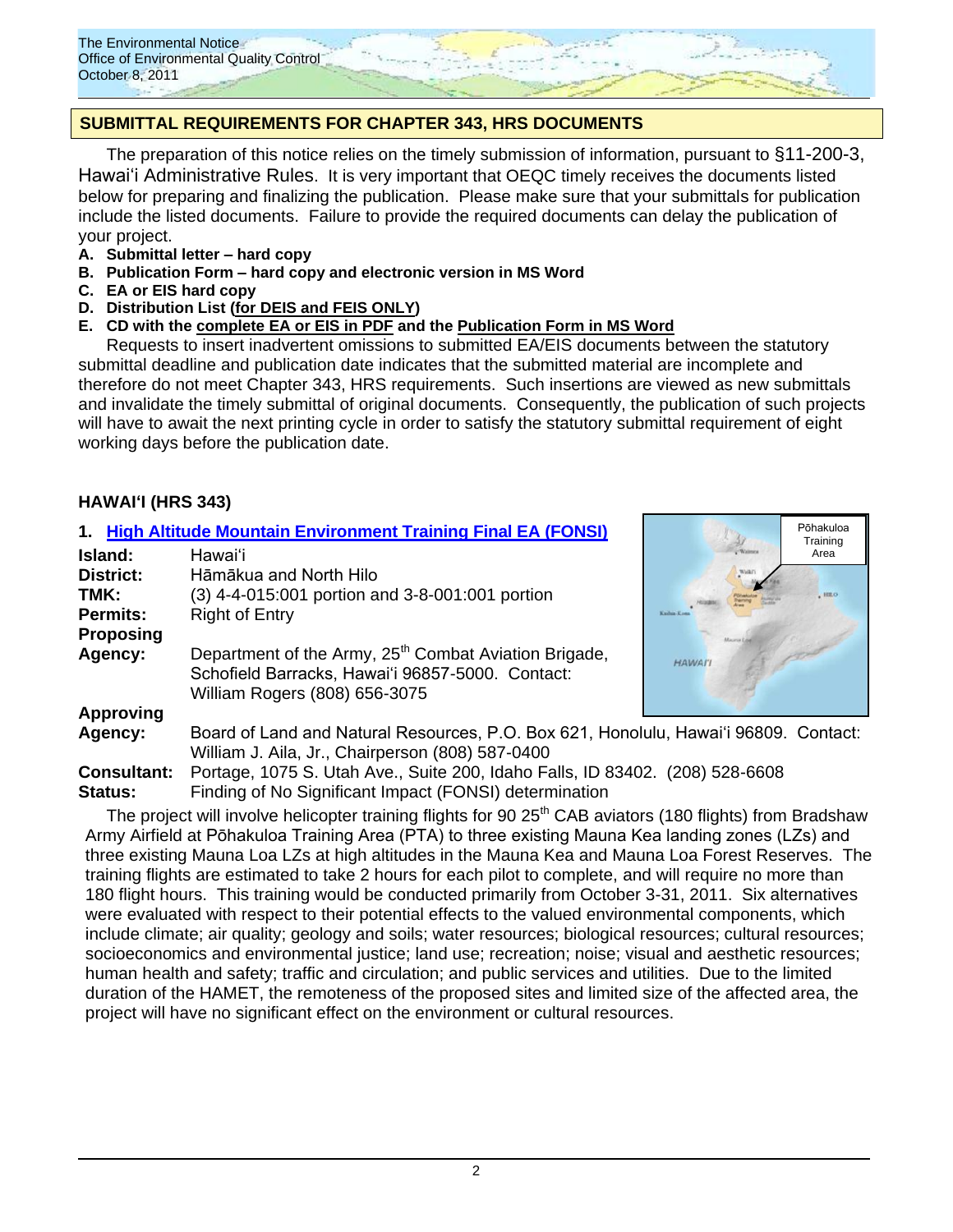### **MAUI (HRS 343)**

# **2. [Fedele Residence Addition](http://oeqc.doh.hawaii.gov/Shared%20Documents/EA_and_EIS_Online_Library/Maui/2010s/2011-10-08-DEA-Fedele-Residence-Improvements.pdf) Draft EA**

| Island:            | Maui                                                                                   |  |
|--------------------|----------------------------------------------------------------------------------------|--|
| <b>District:</b>   | Lahaina                                                                                |  |
| TMK:               | (2) 4-6-002: 006                                                                       |  |
| <b>Permits:</b>    | <b>Building Permit</b>                                                                 |  |
| <b>Applicant:</b>  | Joseph F. Fedele, 455 Front Street, Lahaina, Hawai'i                                   |  |
|                    | 96761. Contact: Jordan Hart, (808) 242-1955                                            |  |
| <b>Approving</b>   |                                                                                        |  |
| Agency:            | Maui Planning Department, 250 South High Street,                                       |  |
|                    | Wailuku, Hawai'i 96793. Contact: Anna Benesovska, (808) 270-7253                       |  |
| <b>Consultant:</b> | Chris Hart & Partners, Inc., 115 North Market Street, Wailuku, Hawai'i 96793. Contact: |  |
|                    | Jordan Hart, (808) 242-1955                                                            |  |
| Status:            | Anticipated Finding of No Significant Impact. 30-day comment period begins; comments   |  |
|                    | are due on November 6, 2011. Send comments to the Applicant and the Consultant.        |  |

The project is an addition to an existing residence of approximately 3,000 square feet, as well as the addition of a swimming pool and pool deck. The project site is located within the Lahaina National Historic Landmark District. The house itself is not a historic structure. The project site is also located within the County of Maui's Special Management Area (SMA). No work is proposed within the Shoreline Setback.

There are no anticipated long-term impacts associated with the proposed project. Normally expected short-term impacts associated with construction related activities are anticipated on a minimal level.

### **MOLOKAʻI (HRS 343)**

|                    | 3. Kainalu Mesic Forest Restoration Final EA (FONSI)                                                                          |
|--------------------|-------------------------------------------------------------------------------------------------------------------------------|
| Island:            | Molokaʻi                                                                                                                      |
| District:          | Molokaʻi                                                                                                                      |
| TMK:               | (2) 5-7-005:002 portion; (2) 5-7-003:053                                                                                      |
| <b>Permits:</b>    | <b>Conservation District Use Permit</b>                                                                                       |
| <b>Applicant:</b>  | Dunbar Ranch Partners, Kainalu Ranch HC-01 Box 901, Kaunakakai, Hawai'i 96748.<br>Contact: Lance "Kip" Dunbar, (808) 558-8362 |
| <b>Approving</b>   |                                                                                                                               |
| Agency:            | Department of Land and Natural Resources, P.O. Box 621, Honolulu, Hawai'i 96809.<br>Contact: Sam Lemmo, (808) 587-0322        |
| <b>Consultant:</b> | N/A                                                                                                                           |
| Status:            | Finding of No Significant Impact (FONSI) determination                                                                        |

The project proposes to protect and restore approximately 15-acres of land bordering two riparian streams at about 1,700-ft elevation on the east end of Molokaʻi at Kainalu by removing invasive species; limiting ungulate movement; and preserving native habitat. Nonnative and invasive plant species are proposed to be removed and replaced with native plant species. Initially, common native plants will be planted within the protected area(s). As the site becomes suitable rare native species will replace the native plantings. As part of this project, a 1.5-mile or 7,920 linear foot fence will be constructed to confine cattle and feral animals within a pastured area and to restrict movement into the riparian areas. The fence will run parallel to the Welo and KaHawaiʻiki Streams. Fence construction will consist of H1 Tensil wire, fence skirt, and Kiawe posts. A ten foot-wide area for the fence line will be cleared using hand tools. No access roads will be constructed, as the area is accessible via non-paved roads and pastures.



Mesic Forest

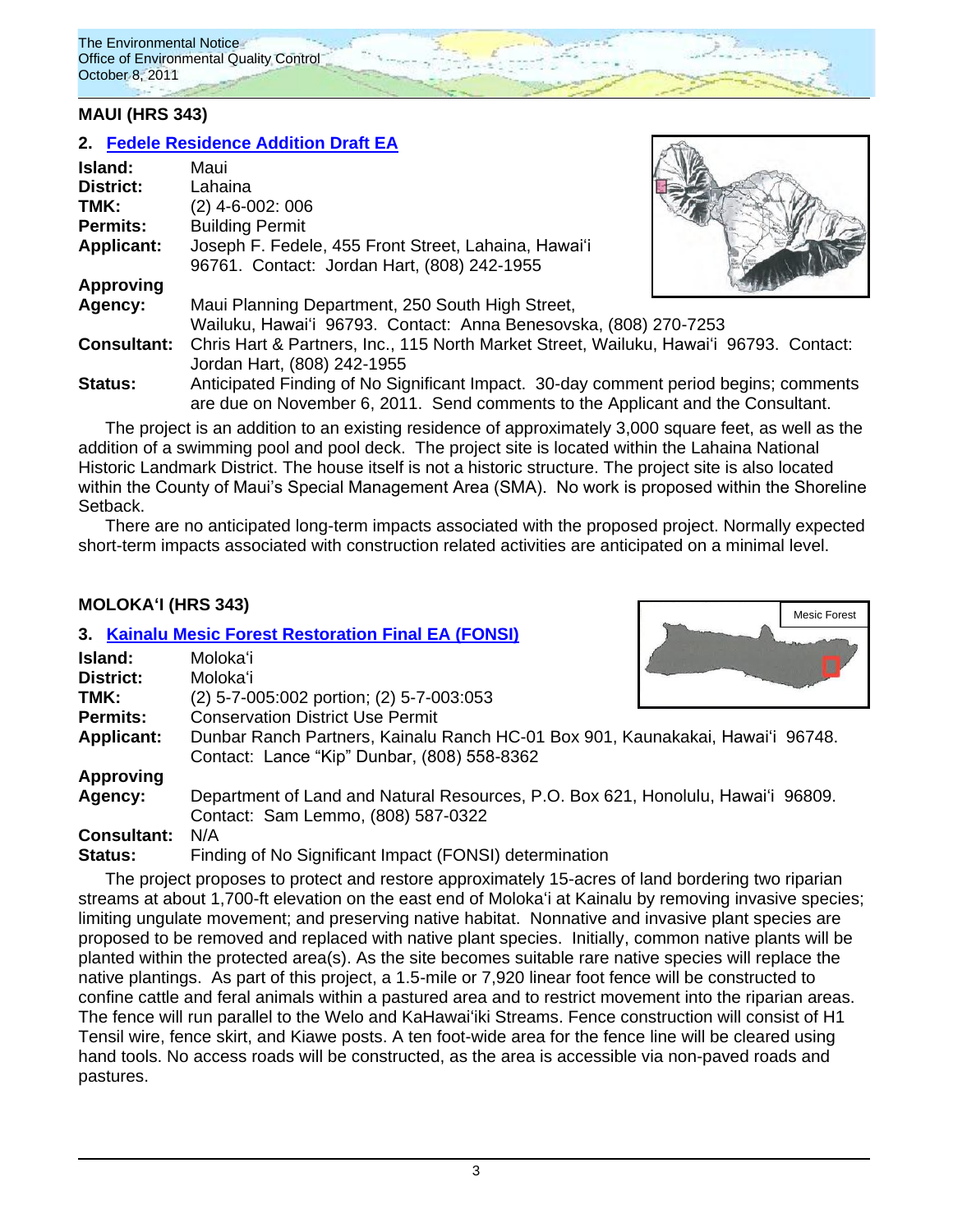## **OʻAHU (HRS 343)**

### **4. [Borsa Shoreline Setback Variance Final EA \(FONSI\)](http://oeqc.doh.hawaii.gov/Shared%20Documents/EA_and_EIS_Online_Library/Oahu/2010s/2011-10-08-FEA-Borsa-Shoreline-Setback-Variance.pdf)**

|                    | 4 Borsa Shoreline Setback Variance Final EA (FONSI)                                                                                                                               | Project               |
|--------------------|-----------------------------------------------------------------------------------------------------------------------------------------------------------------------------------|-----------------------|
| Island:            | Oʻahu                                                                                                                                                                             | Location              |
| <b>District:</b>   | Waialua                                                                                                                                                                           |                       |
| TMK:               | $6 - 7 - 14$ 28                                                                                                                                                                   | <b>Friend Reserve</b> |
| Permits:           | Shoreline Setback Variance, Minor Shoreline Structure<br>Permit, and Building Permit.                                                                                             |                       |
| <b>Applicant:</b>  | John Borsa, Jr., 67-011 Kaimanu Place, Wai'alua, Hawai'i<br>96791. Contact: John Borsa, Jr., (808) 225-5101                                                                       |                       |
| <b>Approving</b>   |                                                                                                                                                                                   |                       |
| Agency:            | City and County of Honolulu, Department of Planning and Permitting, 650 South King<br>Street, 7 <sup>th</sup> Floor, Honolulu, Hawai'i 96813. Contact: Ann Asaumi, (808) 768-8020 |                       |
| <b>Consultant:</b> | Structural Hawai'i, Inc., 1255 Kuala Street, 2nd Floor, Pearl City, Hawai'i 96782. Contact:<br>Riza Gatdula, (808) 488-5000                                                       |                       |
| Status:            | Finding of No Significant Impact (FONSI) determination                                                                                                                            |                       |

The Applicant seeks approval of a Shoreline Setback Variance and Minor Shoreline Structure Permit to construct a roughly 25 x 55-foot (free-form) swimming pool and jacuzzi with protective fence, and a cabana, which encroach entirely into the 40-foot shoreline setback area. The proposal also requires a building permit.

The pool water will be treated with saline, a natural sanitization alternative to chemical treatment (e.g., chlorine). The pool will be equipped with a pump and filter to maintain salt content and sanitation. The cabana (eight feet in diameter) will be of concrete construction, including a concrete slab subfloor and posts (up to the regulatory floor level), and light wood framing above that. The latticework around the cabana will be of break-away construction (in the event of high surf).

The project site is zoned R-5 Residential District, and contains a single-family dwelling. The recorded lot area to which the landowner holds title is 9,263 square feet; however, 2,162 square feet of the lot area has been lost to erosion. The property is bordered by residential dwellings to the west, east, and south.

### **5. [Hale Kipa Residential Variance Draft EA/NEPA](http://oeqc.doh.hawaii.gov/Shared%20Documents/EA_and_EIS_Online_Library/Oahu/2010s/2011-10-08-DEA-NEPA-Hale-Kipa-Residential-Shelter.pdf)**

| 'Ewa                                                                                                                                                  |                        |
|-------------------------------------------------------------------------------------------------------------------------------------------------------|------------------------|
| $(1)$ 9-1-017:082                                                                                                                                     | Make a Bay<br>Chi, man |
| NPDES, Grading Permit, Building Permit, Conditional Use                                                                                               | <b>South F</b>         |
| Permit                                                                                                                                                |                        |
| Hale Kipa, Inc., 615 Pi'ikoi Street, Suite 203, Honolulu,<br>Hawai'i 96814.                                                                           |                        |
| Contact: Ernest Pletan-Cross, (808) 589-1829                                                                                                          |                        |
|                                                                                                                                                       |                        |
| Department of Community Services, 715 South King Street, Suite 315, Honolulu, Hawai'i<br>96813. Contact: Samuel E. M. Moku, (808) 768-7762            |                        |
| R. M. Towill Corporation, 2024 North King Street, Suite 200, Honolulu, Hawai'i 96819.<br>Contact: Chester Koga, (808) 842-1133, chesterk@rmtowill.com |                        |
| Anticipated Finding of No Significant Impact. 30-day comment period begins; comments                                                                  |                        |
|                                                                                                                                                       | Oʻahu                  |

The applicant, Hale Kipa, Inc., provides opportunities and environments that strengthen and encourage youth, their families and communities to actualize their potential and social responsibility. Hale Kipa has been the "House of Friendliness" to thousands of Hawai'i's runaways and homeless youth who have needed a place to stay and someone to talk to while they work out their problems. The proposed project will provide a facility in the West Oʻahu region to serve at-risk youth.

are due on November 6, 2011. Send comments to the Applicant and the Consultant.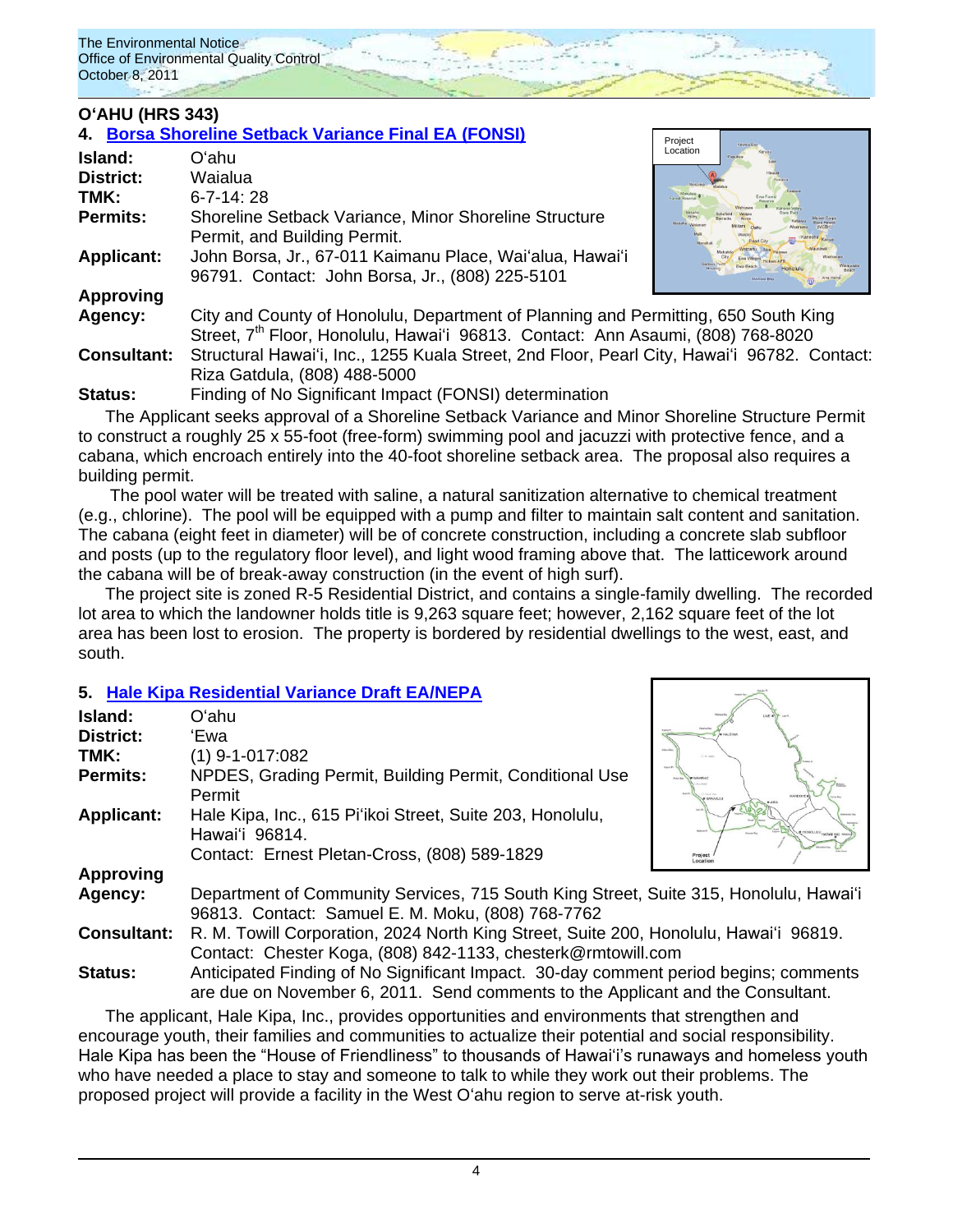The site comprises 4.26 acres abutting old Fort Weaver Road. The project involves the construction of three 2,450 square foot, eight-bed, ADA-compliant residential shelters that will replace existing facilities, a 4,000 square foot educational facility, and a 12,600 square foot services center consolidating programs, services and administration. This project will enhance services to clients, provide an integrative and collaborative environment for staff/volunteers, include a training center for staff/foster families, and significantly reduce overhead relating to leases and maintenance. Consolidation of services will create economies of scale for the organization.

This EA addresses the potential for anticipated environmental impacts and considers the alternatives to the proposed action with appropriate mitigation measures to address and minimize the potential for impacts. The Department of Community Services has preliminarily determined that the project will not have a significant environmental impact and is prepared to issue a Finding of No Significant Impact (FONSI) in accordance with NEPA and Chapter 343, HRS.

### **6. [Kawailoa Wind Power Facility Habitat Conservation Plan Final EA \(FONSI\)](http://oeqc.doh.hawaii.gov/Shared%20Documents/EA_and_EIS_Online_Library/Oahu/2010s/2011-10-08-FEA-Kawailoa%20Wind%20Power%20Habitat%20Conservation%20Plan.pdf)**

| Island:            | Oʻahu                                                                                                                                                                |
|--------------------|----------------------------------------------------------------------------------------------------------------------------------------------------------------------|
| District:          | Waialua                                                                                                                                                              |
| TMK:               | 6-1-005:001, 6-1-006:001, 6-1-007:001, 6-2-009:001, 6-2-011:001                                                                                                      |
| <b>Permits:</b>    | Incidental Take License and Habitat Conservation Plan (HCP)                                                                                                          |
| <b>Applicant:</b>  | First Wind; Kawailoa Wind Power LLC, 810 Richards St., #650, Honolulu, HI 96813-4714.<br>Contact: (808) 695-3300                                                     |
| <b>Approving</b>   |                                                                                                                                                                      |
| Agency:            | Department of Land and Natural Resources, Division of Forestry and Wildlife (DOFAW),<br>1151 Punchbowl Street, Room 325, Honolulu, HI 96815. Contact: (808) 587-0166 |
| <b>Consultant:</b> | SWCA Environmental Consultants, 201 Merchant Street Suite 2310, Honolulu, HI 96813.<br>Contact: (808) 548-7922                                                       |
| Status:            | Kawailoa Proiect Location<br>Finding of No Significant Impact (FONSI) determination                                                                                  |

Kawailoa Wind Power LLC (or the "Applicant") proposes to implement a HCP to mitigate impacts to threatened and endangered species from the construction and operation of a new 70-megawatt (MW), 30-turbine commercial wind energy generation facility at Kawailoa in the northern portion of the Island of Oʻahu, Hawaiʻi.

A FEA was developed for the activities proposed in the project's HCP. The HCP project will mitigate the take of six federally threatened and endangered species; the Hawaiian stilt or aeʻo (*Himantopus mexicanus knudseni*), Hawaiian coot or ‗alae keʻokeʻo (*Fulica alai*),



Hawaiian duck or koloa maoli (*Anas wyvilliana*), Hawaiian moorhen or ‗alae ‗ula (*Gallinula chloropus*  sandvicensis), Newell's shearwater or 'a'o (*Puffinus auricularis newelli*), and Hawaiian hoary bat or ‗ope'ape'a (*Lasiurus cinereus semotus*); and one State listed endangered species, the Hawaiian shorteared owl or pueo (*Asio flammeus sandwichensis*). The mitigation actions include development and testing of cat self-resetting traps and efficiency testing and implementation at a Newell's shearwater colony on Kaua'i for seabird mitigation; predator control, fencing, and vegetation maintenance at ‗Ukoʻa Pond or other site for five years for water bird mitigation; a contribution of \$12,500 up to a maximum of \$25,000 for research and rehabilitation for pu'eo mitigation; and restoration of wetland or forest habitat for bat mitigation. DOFAW has determined that implementation of the HCP will not have significant environmental impacts and has issued a Finding of No Significant Impact (FONSI) notice for the FEA.

### **7. [Haleiwa Commercial Redevelopment Final EA \(FONSI\)](http://oeqc.doh.hawaii.gov/Shared%20Documents/EA_and_EIS_Online_Library/Oahu/2010s/2011-10-08-FEA-Haleiwa-Commercial-Redevelopment.pdf)**

| Island:         | Oʻahu.                                                                           |
|-----------------|----------------------------------------------------------------------------------|
| District:       | Waialua                                                                          |
| TMK:            | TMK (1) 6-6-004:013-19, 27, 28, and 32                                           |
| <b>Permits:</b> | Zone Change, Haleiwa Special District, Consolidation and Subdivision of Parcels, |
|                 | Conditional Use Permit (CUP), and Joint Development Agreement (JDA)              |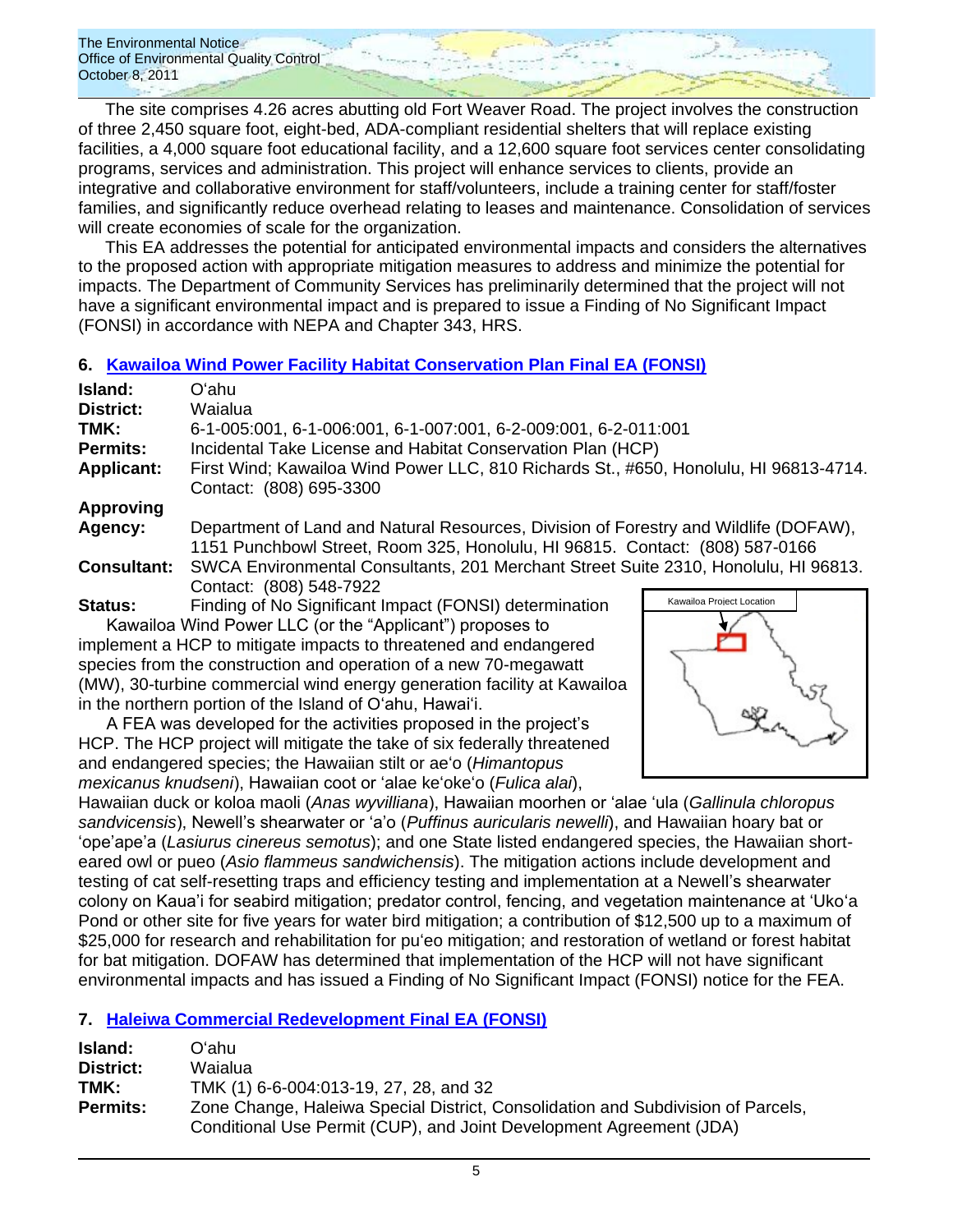| The Environmental Notice                |  |  |
|-----------------------------------------|--|--|
| Office of Environmental Quality Control |  |  |
| October 8, 2011                         |  |  |
|                                         |  |  |

| <b>Applicant:</b>  | Trustees of the Estate of Bernice Pau'ahi Bishop dba Kamehameha Schools, 567 South<br>King Street, Suite 200, Honolulu, Hawai'i 96813. Contact: Hilarie Alomar, (808) 523-<br>6223 |
|--------------------|------------------------------------------------------------------------------------------------------------------------------------------------------------------------------------|
| <b>Approving</b>   |                                                                                                                                                                                    |
| Agency:            | City and County of Honolulu, Department of Planning and Permitting, 650 South King                                                                                                 |
|                    | Street, 7th Floor, Honolulu, Hawai'i 96813. Contact: Timothy Hata, (808) 768-8043                                                                                                  |
| <b>Consultant:</b> | Group 70 International, Inc., 925 Bethel Street, 5th Floor, Honolulu, Hawai'i 96813.                                                                                               |
|                    | Contact: Jeffrey H. Overton, (808) 523-5866                                                                                                                                        |
| $C1 - 1 - 1 - 1$   | $\Gamma$ is dinned the Cianificant Import ( $\Gamma$ ONICI) determination                                                                                                          |

**Status:** Finding of No Significant Impact (FONSI) determination

Kamehameha Schools is proposing to redevelop its commercial properties located in Haleiwa along Kamehameha Highway from Mahaulu Lane to Kewalo Lane. The intent of this redevelopment project is to revitalize existing businesses and provide essential infrastructure, while retaining the rural scale and plantation character of the Haleiwa Special District. The redevelopment will expand existing retail frontage from approximately 14,000 SF of Gross Leasable Area (GLA) to approximately 30,000 SF of GLA with a combination of new in-line storefronts and preservation or reconstruction of selected historic structures. The proposed action involves consolidation and subdivision of parcels and change of zoning to B-1 Neighborhood Business District



to bring the uses into conformance with the Land Use Ordinance. Parcels located behind the commercial frontage will require a zone change from AG-2 General Agricultural District to Country District to allow parking.

No significant adverse impacts are anticipated from the proposed improvements. Construction related traffic, air, and noise impacts will be short term in nature. The Haleʻiwa Commercial Redevelopment Project is not anticipated to generate substantial cumulative impacts.

# **KAUAʻI (HRS 343)**

# **8. [Stanley Single-Family Residence and After the Fact Culvert Crossing Draft EA](http://oeqc.doh.hawaii.gov/Shared%20Documents/EA_and_EIS_Online_Library/Kauai/2010s/2011-10-08-DEA-Stanley-Residence-and-After-the-Fact-Culvert.pdf)**

| Island:<br>District:<br>TMK:<br><b>Permits:</b><br><b>Applicant:</b> | Kauaʻi.<br>Hanalei<br>(4th): 5-5-008:001 and 002<br><b>Conservation District Use Permit; Stream Channel Alteration Permit</b><br>Jason Stanley, 909 Chateau Court, Colleyville, Texas 76034. Contact: Greg Mooers,<br>(808) 880-1455 |
|----------------------------------------------------------------------|--------------------------------------------------------------------------------------------------------------------------------------------------------------------------------------------------------------------------------------|
| <b>Approving</b>                                                     |                                                                                                                                                                                                                                      |
| Agency:                                                              | Office of Coastal and Conservation Lands, Hawai'i State Department of Land and Natural<br>Resources, P.O. Box 621, Honolulu, Hawai'i 96809. Contact: Sam Lemmo, (808) 587-<br>0377                                                   |
| <b>Consultant:</b>                                                   | Geometrician Associates, P.O. Box 396, Hilo, Hawai'i 96721. Contact: Ron Terry, (808)<br>969-7090                                                                                                                                    |
| Status:                                                              | Anticipated Finding of No Significant Impact. 30-day comment period begins; comments<br>are due on November 6, 2011. Send comments to the Applicant and the Consultant.                                                              |

Jason Stanley proposes to build a single-family residence and related improvements on a 1.21-acre Kuleana property in the State Land Use Conservation District in Hanalei Valley. The proposed residence is a simple rectangular pole house design totaling 2,544 square feet with a rooftop elevation of less than 24 feet above finished grade. Associated improvements include a cement track driveway, an Individual Wastewater System, a water tank for water supply, and landscaping consisting primarily of removal of non-native species and planting of native and Polynesian species. Access would be via a set of easements over various State and private properties from Kumu Road. A culverted crossing built about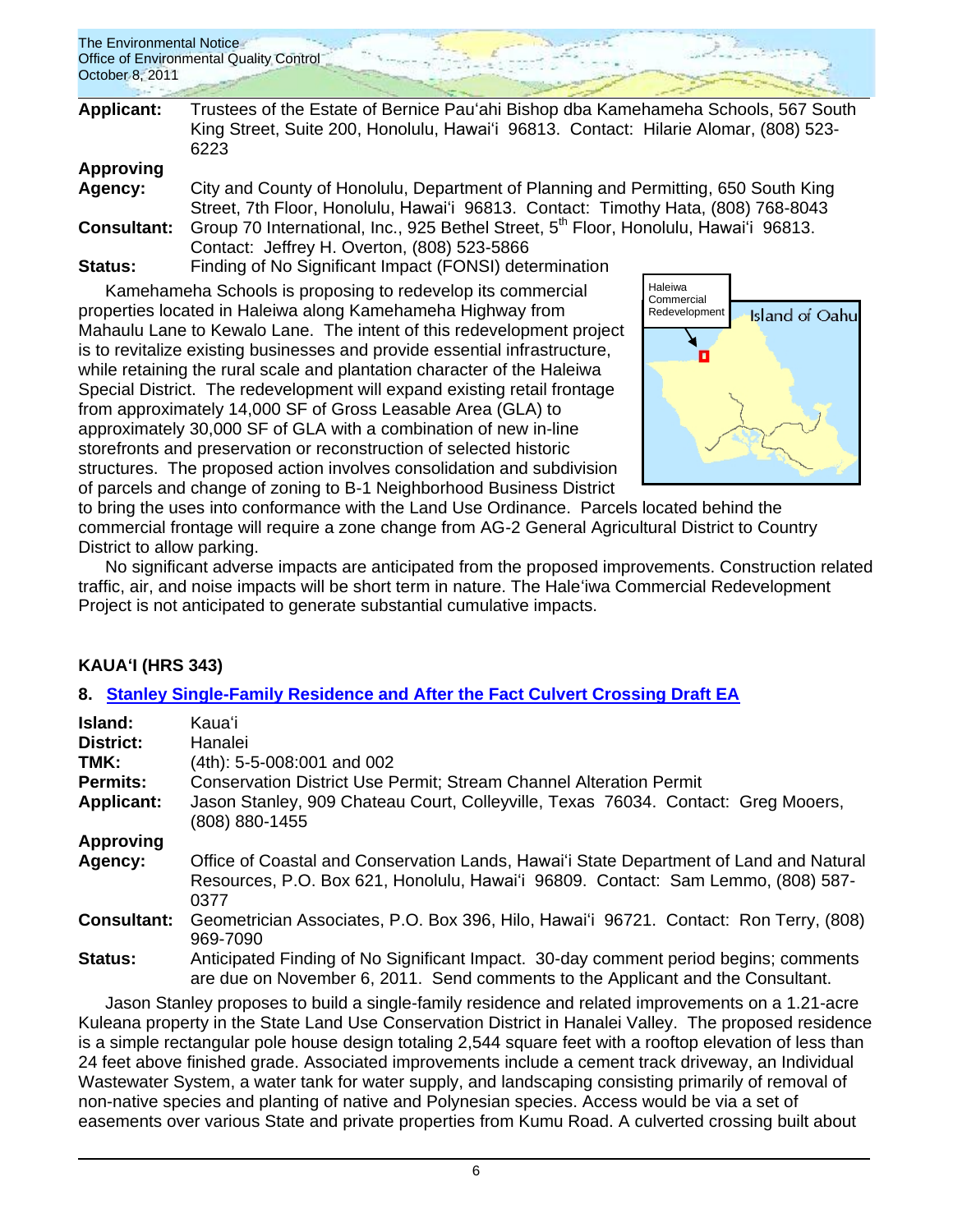20 years ago by a different party on adjacent State land requires a Conservation District Use Permit and an after the fact Stream Channel Alteration Permit to remain. Landscaping will consist primarily of native or Polynesian species of plants already found in the area.

This property does not contain any sensitive biological resources such as rare, threatened or endangered flora and fauna or native vegetation. The remnants of three archaeological sites would be protected by the landowner through a preservation plan. Impacts to stream resources can be avoided by best management practices that are proposed as conditions of the permit and which will be employed during construction.

# **9. [Pipeline Replacement from Kilauea to Anini](http://oeqc.doh.hawaii.gov/Shared%20Documents/EA_and_EIS_Online_Library/Kauai/2010s/2011-10-08-FEA-Pipeline-Replacement-Kilauea-Anini.pdf) Final EA (FONSI)**

| Island:          | Kauaʻi                                                       |
|------------------|--------------------------------------------------------------|
| <b>District:</b> | Hanalei                                                      |
| TMK:             | Various parcels within plats 5-2-005, 5-2-010, 5-2-013, 5-2- |
|                  | 017, 5-2-019, 5-3-003, 5-3-004, 5-3-005, 5-3-006, 5-3-007,   |
|                  | 5-3-009                                                      |
| <b>Permits:</b>  | Shoreline Setback Variance (determination pending),          |
|                  | Special Management Area (anticipated exemption),             |
|                  | Department of the Army Permit (anticipated Section 10),      |
|                  | NPDES Permit for Construction Related Discharges,            |
|                  | Conservation District User Permit, Road Usage Permit,        |
|                  | Grading, Grubbing and Stockpiling Permits, Community         |
|                  | Noise Permit                                                 |



# **Proposing/Determination**

- **Agency:** Department of Water, County of Kauaʻi, P.O. Box 1706, Lihue, Hawaiʻi 96766. Contact: Aaron Zambo, (808) 245-5449
- **Consultant:** Fukunaga & Associates, Inc., 1357 Kapiʻolani Boulevard, Suite 1530, Honolulu, Hawaiʻi 96814. Contact: Lance Fukumoto, (808) 944-1821
- **Status:** Finding of No Significant Impact (FONSI) determination

The proposed project will construct a new transmission waterline from Kilauea, through Kalihiwai, to Anini. The project will benefit the community by providing necessary fire protection to customers along the route in addition to affording Department of Water complete control over the water system by providing service to customers currently supplied by Princeville Utilities Inc. The proposed project will have short term construction impacts on traffic, noise, and air quality. No long term impacts are expected.

### **10. [Pipeline Replacement Along Kuamoʻo and Wailua Roads, ʻOhana and Anolani Streets and](http://oeqc.doh.hawaii.gov/Shared%20Documents/EA_and_EIS_Online_Library/Kauai/2010s/2011-10-08-DEA-Pipeline-Replacement-Kuamoo-Wailua.pdf)  [Lehia Lane Draft EA](http://oeqc.doh.hawaii.gov/Shared%20Documents/EA_and_EIS_Online_Library/Kauai/2010s/2011-10-08-DEA-Pipeline-Replacement-Kuamoo-Wailua.pdf)**

|                                | <b>Lend Lane Dian LA</b>                                  |
|--------------------------------|-----------------------------------------------------------|
| Island:                        | Kauaʻi                                                    |
| District:                      | Lihue                                                     |
| TMK:                           | $(4)$ 3-9-06, 4-1-02, 4-1-03, 4-1-04                      |
| <b>Permits:</b>                |                                                           |
| <b>Proposing/Determination</b> |                                                           |
| Agency:                        | Department of Water, County of Kaua'i,                    |
|                                | Street, Lihue, Hawai'i 96766. Contact:                    |
|                                | (808) 245-5459                                            |
|                                | <b>Consultant:</b> Esaki Surveying and Mapping, Inc., 161 |



Street, Lihue, Hawaiʻi 96766. Contact: (808) 246-0625 **Status:** Anticipated Finding of No Significant Impact. 30-day comment period begins; comments are due on November 6, 2011. Send comments to the Proposing Agency and the Consultant.

4398 Pua Loke Dustin Moises.

**C** Haleukana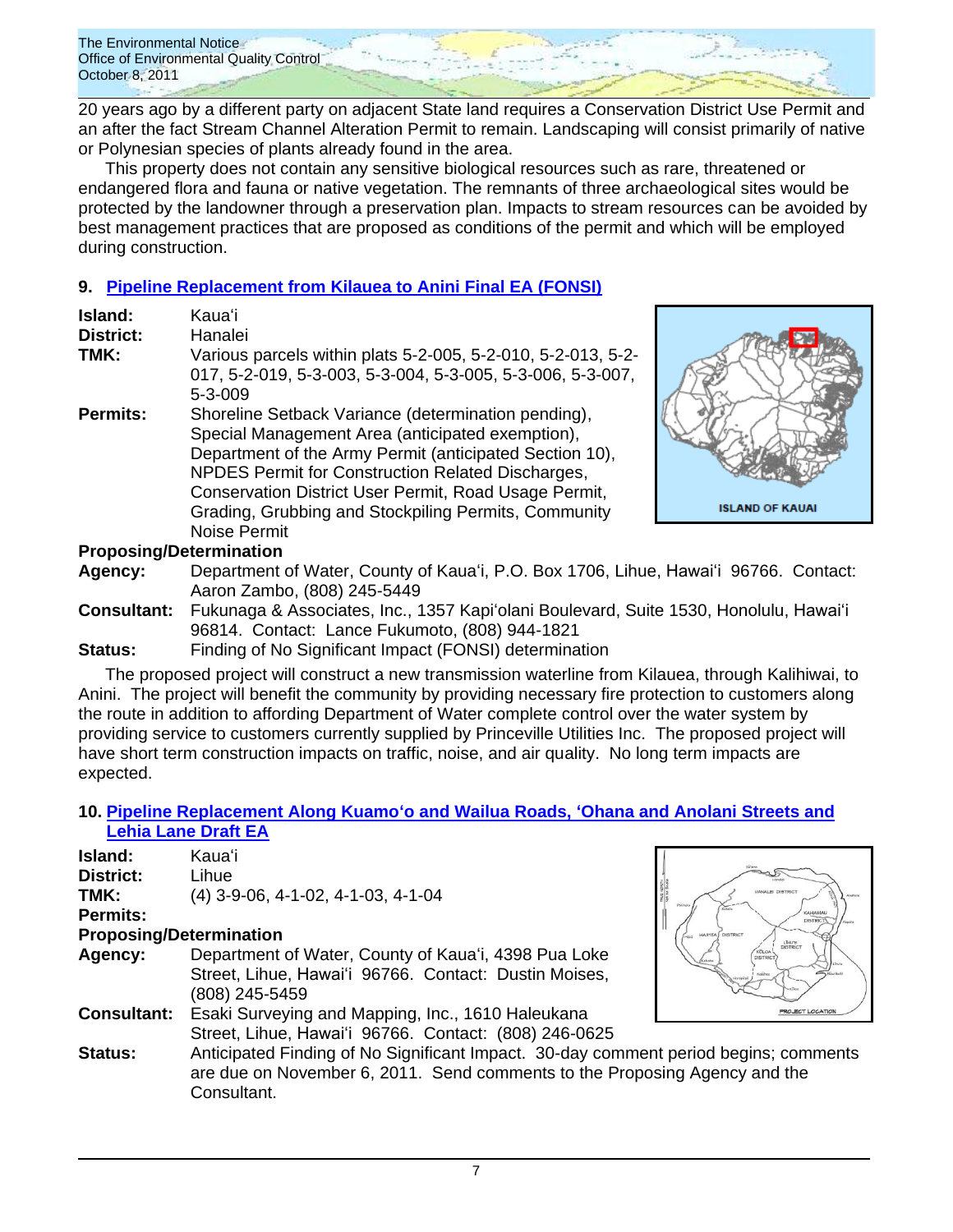The County of Kauaʻi, Department of Water proposes to replace waterlines along Kuamoʻo and Wailua Roads, ʻOhana and Anolani Streets and Lehia Lane. The immediate impact is temporary traffic inconvenience and interruption in service during the transfer as well as equipment noise, emission and fugitive dust from construction. Mufflers, water sprinkling and restricted time of work will be implemented. The direct impact will be reliable water service to the homes; indirect input is better fire protection for the surrounding homes and resort. Long term effect is improvement quality of life. Additionally the existing Lehia Lane asbestos concrete waterline is to be replaced with ductile iron pipes, eliminating the potential health hazard.

#### **NEPA NOTICES**

### **11. Navy Region Hawaiʻi [Fiscal Year 2011 Demolition Plan](http://oeqc.doh.hawaii.gov/Shared%20Documents/EA_and_EIS_Online_Library/NEPA%20and%20Other%20Documents/2011-10-08-NEPA-Navy-Demolition-Plan.pdf) NEPA**

| Island:            | Oʻahu                                                                                                                                                                          |
|--------------------|--------------------------------------------------------------------------------------------------------------------------------------------------------------------------------|
| District:          | Pearl Harbor                                                                                                                                                                   |
| TMK:               | N/A                                                                                                                                                                            |
| <b>Permits:</b>    | N/A                                                                                                                                                                            |
| <b>Proposing</b>   |                                                                                                                                                                                |
| Agency:            | Joint Base Pearl Harbor-Hickam, 850 Ticonderoga Street,<br>Joint Base Pearl Harbor-Hickam, Hawai'i 96860-5101.<br>Contact: James Furuhashi OPHEV2, (808) 471-1171, ext.<br>207 |
| <b>Approving</b>   |                                                                                                                                                                                |
| Agency:            | Department of the Navy, Commander, Navy Region Hawai'i                                                                                                                         |
| <b>Consultant:</b> | N/A                                                                                                                                                                            |
| Status:            | Finding of No Significant Impact (FONSI) determination                                                                                                                         |



**Island of O'ahu** 

Pursuant to the Council on Environmental Quality Regulations (40 Code of Federal Regulations Parts 1500-1508) implementing the National Environmental Policy Act and the Office of the Chief of Naval Operations Instruction 5090.1C, the Department of the Navy gives notice that an EA and FONSI have been prepared and an Environmental Impact Statement (EIS) is not required for the Navy Region Hawaiʻi Fiscal Year 2011 Demolition Plan at JBPHH, Oʻahu, Hawaiʻi.

Commander Navy Region Hawaiʻi (CNRH) intends to demolish four facilities at Joint Base Pearl Harbor-Hickam (JBPHH): Facilities 62 and 63 at Beckoning Point and Facilities 85 and 99 at Pearl City Peninsula (PCP). Demolition debris will be removed and each facility's footprint will be finished to conform to the surrounding areas. The purpose of the Proposed Action is to reduce CNRH's inventory of aged, deteriorated and underutilized facilities. All four facilities have been vacant for at least eight years and are not needed in support of CNRH's mission.

The Proposed Action would have an adverse effect on Facility 85, which is considered eligible for the National Register of Historic Places. CNRH has consulted with the Hawaiʻi State Historic Preservation Officer (SHPO) and other consulting parties and the parties have agreed on how the adverse effect will be resolved. A Memorandum of Agreement (MOA) has been executed between CNRH and the SHPO; and CNRH will proceed with the proposed demolition in accordance with the stipulations in the MOA.

The Proposed Action would not result in significant impacts to the following resources: soils, topography, groundwater, air quality, noise, traffic, marine and terrestrial flora and fauna, utilities, drainage, hazardous and regulated materials, flood hazard, socio-economic factors, and land use compatibility. It would not involve in-water or over-water construction activities. Furthermore, the Proposed Action would not create environmental health and safety risks that could disproportionately impact children or minority and low-income populations.

Based on the information gathered during the preparation of this EA and the analysis presented, the Navy has determined that the Proposed Action will have no significant impacts on the quality of the human environment.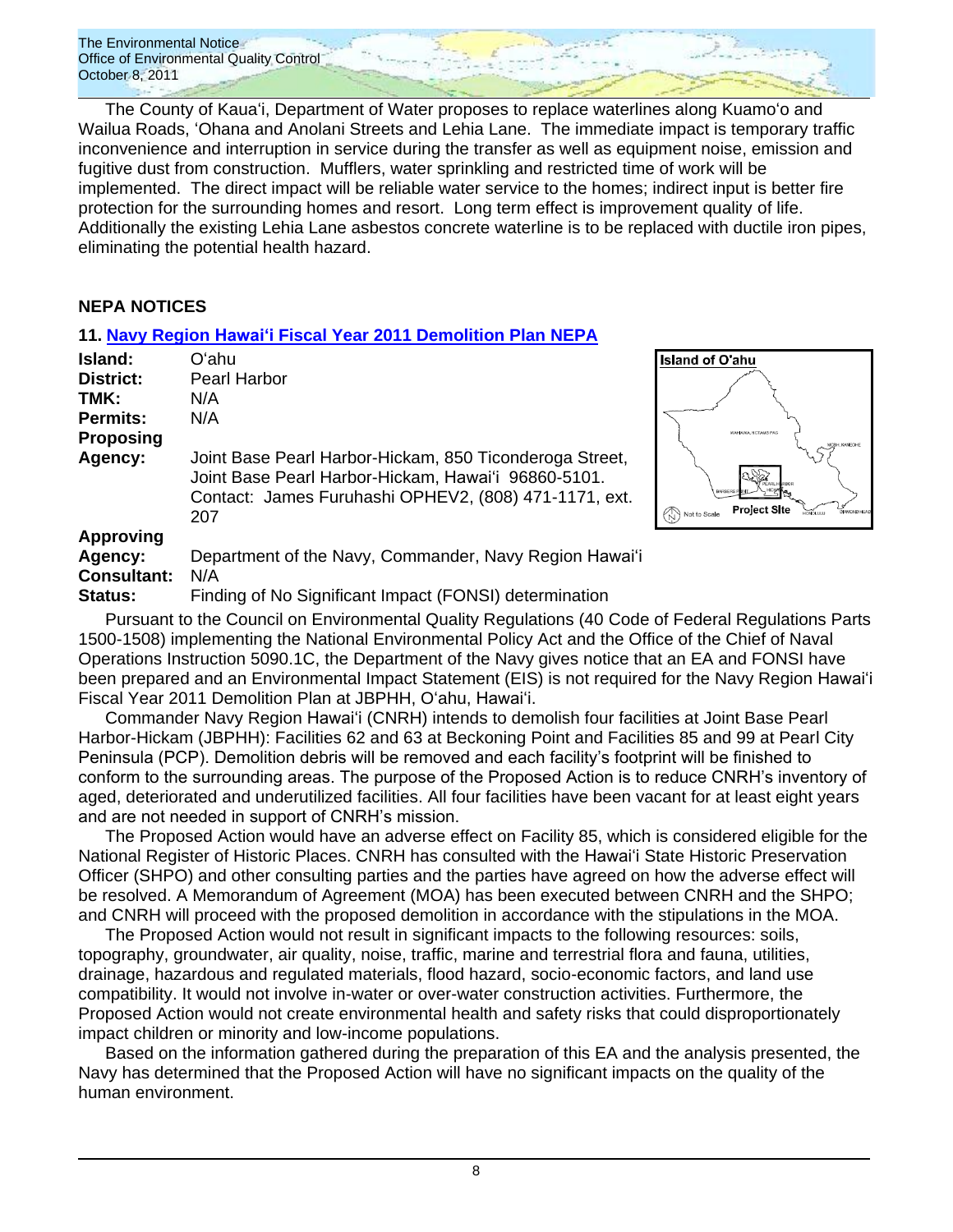# **POLLUTION CONTROL PERMITS**

Below is a pollution control permit before the State Department of Health (HRS 342B and HAR 11-60.1). For more information, contact the number given.

| <b>Branch</b><br><b>Permit Type</b>                          | <b>Applicant and</b><br><b>Permit Number</b>                                                                                                                  | <b>Project</b><br>Location                                                                                                       | Date                         | <b>Proposed</b><br><b>Use</b>                                                                                                                                                                            |
|--------------------------------------------------------------|---------------------------------------------------------------------------------------------------------------------------------------------------------------|----------------------------------------------------------------------------------------------------------------------------------|------------------------------|----------------------------------------------------------------------------------------------------------------------------------------------------------------------------------------------------------|
| Clean Air Branch,<br>586-4200, Covered<br>Source Permit      | Maui Asphalt X-IV, LLC<br>Initial Application No. 0745-01<br>CSP No. 0745-01-CT                                                                               | Located at:<br>Various Temporary Sites, State<br>οf                                                                              | Comments<br>Due:<br>10/24/11 | 110 TPH Portable Drum<br>Mix Asphalt Plant with 427<br><b>HP Diesel Engine</b>                                                                                                                           |
| Clean Air Branch,<br>586-4200, -Non-Covered<br>Source Permit | City & County of Honolulu<br>Dept. of Environmental<br><b>Services</b><br>Application for Modification<br>NSP No. 0217-03-N                                   | Located at:<br>95 Kane'ohe Bay Drive,<br>Kailua, Oʻahu                                                                           | Issued:<br>9/16/11           | Kailua Wastewater<br><b>Treatment Plant</b>                                                                                                                                                              |
| Clean Air Branch,<br>586-4200, Covered<br>Source Permit      | Big Island Carbon, LLC<br>Initial Application No. 0641-03<br>CSP No. 0641-02-C                                                                                | Located at:<br>61-3277 Maluokalani Street,<br>Kawaihae                                                                           | Issued:<br>9/22/11           | 470 lbs/hour Activated<br>Carbon Facility                                                                                                                                                                |
| Clean Air Branch,<br>586-4200, Non-Covered<br>Source Permit  | Hawai'i Funeral Services<br>Nakamura Mortuary, LLC<br>Initial Application No. 0744-01<br>NSP No. 0744-01-N                                                    | Located at:<br>1218 Lower Main<br>Wailuku, Maui                                                                                  | Issued:<br>9/21/11           | 150 lb/hr Propane Fired<br>Pathological Waste<br>Incinerator                                                                                                                                             |
| Clean Air Branch,<br>586-4200, Covered<br>Source Permit      | <b>Grace Pacific Corporation</b><br>1) Application for Renewal<br>No. 0045-28<br>2) Application for Minor<br>Modification No. 0045-30<br>CSP No. 0045-01-C/CT | Located at:<br>1) 91-920 Farrington Highway<br>Kapolei, O'ahu<br>2) Various Temporary Sites,<br>State of Hawai'i (Rip-Rap Plant) | Issued:<br>9/28/11           | 400 TPH Non-Portable<br>Plant, 600 TPH Screening<br>Plant,<br>600 TPH Recycled<br>Aggregate Plant with 1,000<br>kW Diesel Engine<br>Generator, and 576 TPH<br>Rip-Rap Plant with 203 hp<br>Diesel Engine |

# **COASTAL ZONE MANAGEMENT NOTICES**

#### **Special Management Area (SMA) Minor Permits**

The SMA Minor permits below have been approved or are pending approval (HRS 205A-30). For more information, contact the county/state Planning Department. Honolulu (523-4131); Hawaiʻi (961-8288); Kaua‗i (241-6677); Maui (270-7735); Kakaʻako or Kalaeloa Community Development District (587-2840).

| <b>Location (TMK)</b>                            | <b>Description (File No.)</b><br><b>Applicant/Agent</b>                                                                                                 |                                                                    |
|--------------------------------------------------|---------------------------------------------------------------------------------------------------------------------------------------------------------|--------------------------------------------------------------------|
| Hawai'i: Punalu'u (9-6-001: 015)                 | Placement of a Lifeguard Tower (SMM 11-<br>193)                                                                                                         | Hawai'i Fire Department                                            |
| Maui: Kihei (2-1-006: 092)                       | Chefs on the Beach Fundraiser (SM2<br>20110027)                                                                                                         | Harlan Hughes                                                      |
| Maui: Kahana (4-3-003: 015)                      | Re-Roofing (SM2 20110076)                                                                                                                               | Kahana Sunset AOAO                                                 |
| Maui: Wailea (2-1-008: 091)                      | Repairs & Replace Tile Etc (SM2 20110077)                                                                                                               | Wailea Beach Villas                                                |
| Maui: (4-6-008: 006)                             | Po'alima Arts Festival, Campbell Park -<br>September 9, 2011 (SM2 20110078)                                                                             | Lahaina Action Town Committee                                      |
| Maui: (4-5-013: 027)                             | Lahaina Roads Seawall Repair (SM2<br>20110079)                                                                                                          | Lahaina Roads AOAO                                                 |
| Maui: Kihei (3-9-004: 023)                       | Landscape Improvements (SM2 20110080)                                                                                                                   | <b>Rick McGovern</b>                                               |
| Maui: (4-2-004: 007)                             | New Site Wall (SM2 20110081)                                                                                                                            | Jason Mcbride                                                      |
| O'ahu: Kaka'ako (2-1-060: 008)                   | Geophysical Survey (SMA/11-6)                                                                                                                           | Yogi Kwong Engineers, LLC                                          |
| O'ahu: Kailua (4-3-010: 083 and 4-3-011:<br>075) | Kailua Beach Park Minor Repairs and<br>landscape Improvements (2011/SMA-41)                                                                             | Department of Parks and Recreation, City<br>and County of Honolulu |
| O'ahu: Kaluanui (5-3-008: 002)                   | Installation of Four 8-foot Panel Antennas,<br>Eight Radio Remote Units, Two Cabinets<br>inside Existing Equipment Shelter, GPS<br>Antenna(2011/SMA-43) | AT & T Mobility                                                    |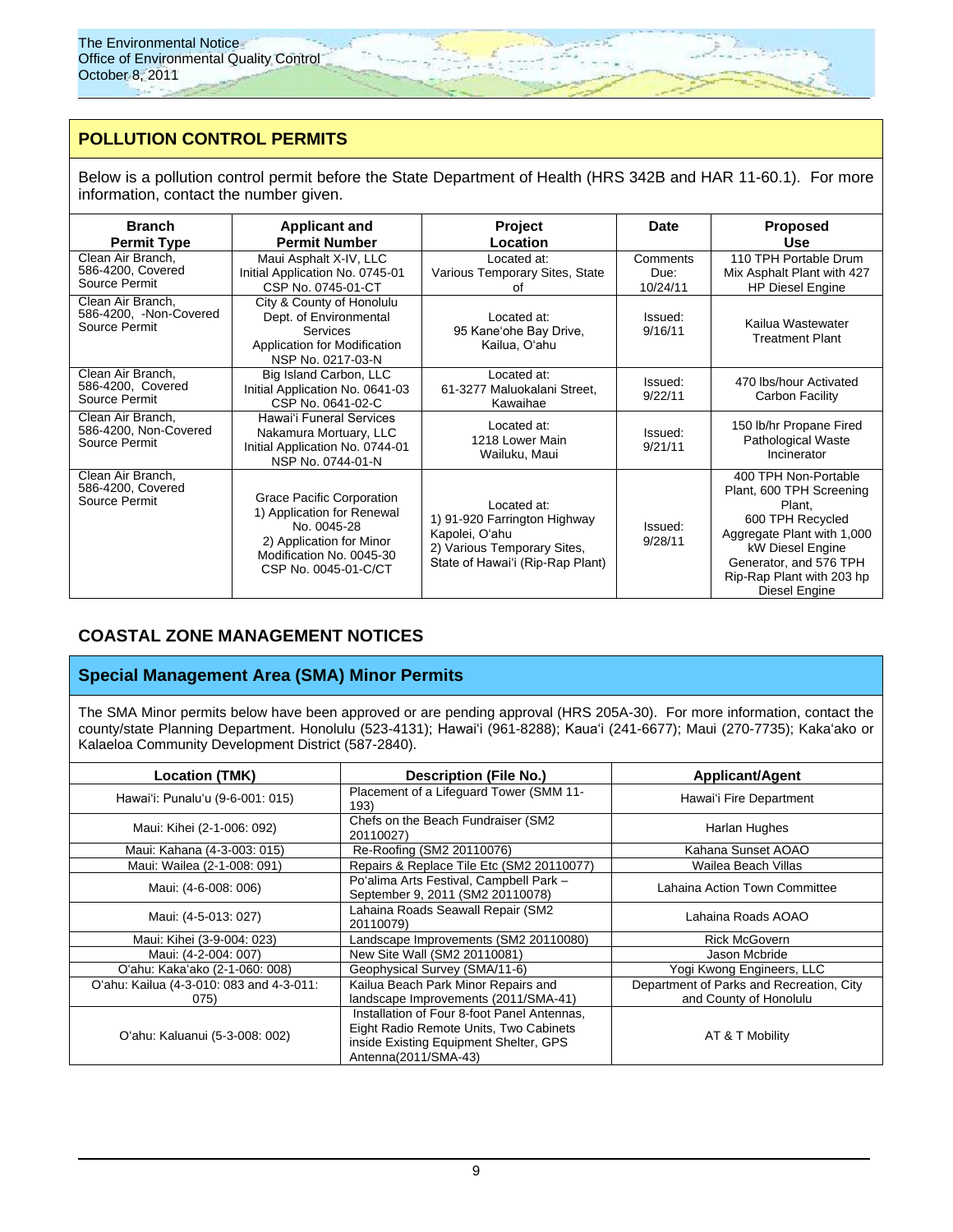### **SHORELINE NOTICES**

### **Certification Applications**

The shoreline certification applications above are available for review at the DLNR Offices on Kauaʻi, Hawaiʻi, Maui, and Honolulu, 1151 Punchbowl Street, Room 220 (HRS 205A-42 and HAR 13-222-12). All comments shall be submitted in writing to the State Land Surveyor, 1151 Punchbowl Street, Room 210, Honolulu, HI 96813 and postmarked no later than 15 calendar days from the date of the public notice of the application. For more information, call Ian Hirokawa at 587-0420.

| File No. | Date    | Location                                                                                                                                                                                                                                                                                                                  | <b>Applicant/Owner</b>                                                        | <b>TMK</b>         |
|----------|---------|---------------------------------------------------------------------------------------------------------------------------------------------------------------------------------------------------------------------------------------------------------------------------------------------------------------------------|-------------------------------------------------------------------------------|--------------------|
| OA-1447  | 8/29/11 | Lot 1189 of Land Court Application 677, Map 301<br>situate at Kailua, Ko'olaupoko, O'ahu<br>Address: 63 Kailuana Place<br>Purpose: Development of property                                                                                                                                                                | Dennis K. Hashimoto/ 59<br>Kailuana Place LLC                                 | 4-3-022:019        |
| OA-1448  | 8/29/11 | Portion Lot A being a portion of Grant 1276 to Kuhe<br>and Lots 111 and 112 Mokuleia Beach Subdivision<br>(File Plan 863) situate at Kamananui, Waialua,<br>O'ahu<br>Address: 68-113 Au Street<br>Purpose: Development of property                                                                                        | Dennis K. Hashimoto/<br>Daniel C. & Janice G.<br>Smith                        | 6-8-011:048 0002   |
| OA-1449  | 8/30/11 | Lot 57, Land Court Application 1052 and Lot 28,<br>Portion R.P. 2243, L.C. Aw. 10613 Ap. 5 to A. Paki<br>situate at Makaha, Waianae, O'ahu<br>Address: 84-905 Farrington Highway<br>Purpose: Building permit                                                                                                              | Walter P. Thompson, Inc./<br>Manuel Madeira                                   | 8-4-005:002        |
| OA-1450  | 8/31/11 | Lot 14-A situate at Kane'ohe, Ko'olaupoko, O'ahu<br>Address: 44-283 Kane'ohe Bay Drive<br>Purpose: Building permit                                                                                                                                                                                                        | Hawai'i Engineering<br>Group, Inc./ Bryan & Jodi<br>Heverly                   | 4-4-007:007        |
| OA-1451  | 9/2/11  | Parcel 16 being Lot 47, "Niu Beach Lots" (File Place<br>279), being also a portion of R.P. 51, L.C. Aw. 802<br>to A. Adams and accretion situate at Niu, Honolulu,<br>Hawai'i<br>Address: 5555 Kalaniana'ole Highway<br>Purpose: Building permit                                                                          | Kenn Nishihira/ Sidney<br>Johnson                                             | 3-7-001:016        |
| MA-488   | 9/1/11  | Papakea Beach Resort Lot 1-A Papakea<br>Subdivision situate at Honokowai, Ka'anapali, Maui<br>Address: 3543 Lower Honoapi'ilani Road<br>Purpose: Renovation purposes                                                                                                                                                      | Arthur P. Valencia/<br>Papakea Resort AOAO                                    | 4-4-001:055        |
| MA-489   | 9/7/11  | Lot 54 of Land Court Application 1744 as shown on<br>Map 19 "Whalers Village Shopping Complex" being<br>a portion of Royal Patent 2567, Land Commission<br>Award 7715, Apana 3 to Lota Kamehameha situate<br>at Hanakao'o, Lahaina, Maui<br>Address: 2435 Ka'anapali Parkway<br>Purpose: Building and permitting purposes | Newcomer-Lee Land<br>Surveyors, Inc./ WV Sub,<br><b>LLC</b>                   | 4-4-008:001        |
| MA-490   | 9/9/11  | Lot 3 of One Loa Subdivision, being a portion of<br>Grant 1498, Apana 2 to Manu situate at Mo'oloa,<br>Honua'ula, Maui<br>Address: 6850 Makena Road<br>Purpose: Planning for future use of parcel                                                                                                                         | Warren S. Unemori<br>Engineering, Inc./<br>Alexander Court, LLC               | 2-1-006:103        |
| HA-438   | 8/29/11 | Lot C-1 being a portion of R.P. 4513, Mahele Award<br>32 to Kanele situate at Kahauloa 2nd, South Kona,<br>Island of Hawai'i<br>Address: N/A<br>Purpose: Obtain building permits                                                                                                                                          | Wes Thomas Associates/<br>Allen C. Wilcox, Jr. GST<br>Nonexempt Marital Trust | 8-3-005:012        |
| HA-439   | 9/2/11  | Portion of Lot 4 being a portion of Grant 2025 to<br>Pumealani situate at Pahoehoe, South Kona, Island<br>of Hawai'i<br>Address: N/A<br>Purpose: Permits for improvements                                                                                                                                                 | Wes Thomas Associates/<br>Peter Dungate                                       | 8-7-007:011 (por.) |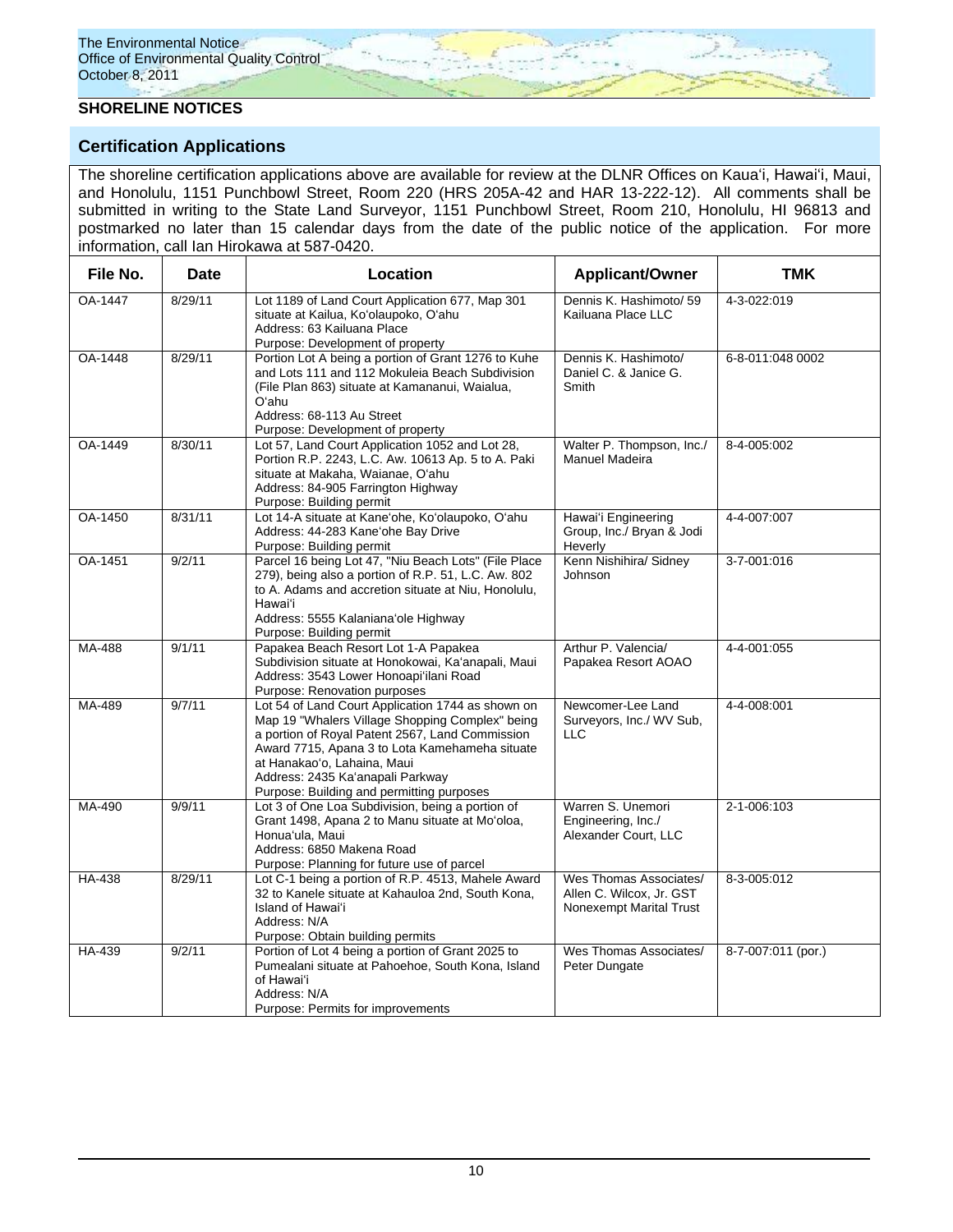# **Certifications and Rejections**

The shoreline notices below have been proposed for certification or rejection by DLNR (HRS 205A-42 and HAR 13-222-26). Any person or agency who wants to appeal shall file a notice of appeal in writing with DLNR no later than 20 calendar days from the date of this public notice. Send the appeal to the Board of Land and Natural Resource, 1151 Punchbowl Street, Room 220, Honolulu, HI 96813.

| File No. | Date                                   | Location                                                                                                                                                                                                                                 | Applicant/Owner                                                                                     | <b>TMK</b>                                  |
|----------|----------------------------------------|------------------------------------------------------------------------------------------------------------------------------------------------------------------------------------------------------------------------------------------|-----------------------------------------------------------------------------------------------------|---------------------------------------------|
| OA-1403  | Proposed<br>Shoreline<br>Certification | Mauna Lahilahi Beach Park situate at Waianae-Kai,<br>Wai'anae, O'ahu<br>Address: 85101 C Farrington Highway<br>Purpose: Permits for construction of shoreline<br>protection- breakwater.                                                 | Park Engineering/ City<br>and County of Honolulu<br>Department of Parks and<br>Recreation           | 8-5-017:004, 005, 006 &<br>007; 8-1-018:001 |
| OA-1433  | Proposed<br>Shoreline<br>Certification | Ld. Ct. App. 1510 situate at Waikiki, Honolulu, O'ahu<br>Address: 2161 Kalia Road<br>Purpose: Development of property                                                                                                                    | Dennis K. Hashimoto/<br>Waikiki Shore, Inc.                                                         | 2-6-004:012                                 |
| OA-1436  | Proposed<br>Shoreline<br>Certification | Parcel 10 being a portion of R.P. 2225 L.C. Aw.<br>6165, Ap. 1 to Pahana situate at Ka'alea,<br>Ko'olaupoko, O'ahu<br>Address: 47-711 Kamehameha Highway<br>Purpose: Building setback requirement                                        | Jaime F. Alimboyoguen/<br><b>Robert Cambra</b>                                                      | 4-7-014:010                                 |
| OA-1441  | Proposed<br>Shoreline<br>Certification | Lot 319 of Land Court Application 979 Map 29<br>situate at Kahalu'u, Ko'olaupoko, O'ahu<br>Address: 47-259 Miomio Loop<br>Purpose: Development of property building fence                                                                | Dennis K. Hashimoto/<br>Miriam Kaminaka & Burt<br>Kaminaka Residuary<br>Trust                       | 4-7-030:019                                 |
| OA-1442  | Proposed<br>Shoreline<br>Certification | Lot 269 (Map 140) of Land Court Application 505<br>situate at Kailua, Ko'olaupoko, O'ahu<br>Address: 1070 Mokulua Drive<br>Purpose: Permitting purposes                                                                                  | Towill, Shigeoka &<br>Associates, Inc./ Steven<br>L. Martin                                         | 4-3-006:091                                 |
| OA-1443  | Proposed<br>Shoreline<br>Certification | Lot 1313 of Land Court Application 979 (Map 467)<br>situate at Kahalu'u, Ko'olaupoko, O'ahu<br>Address: 47-83 Kamehameha Highway<br>Purpose: Building permit                                                                             | Park Engineering/ Joseph<br>Meyer                                                                   | 4-7-019:082                                 |
| MA-484   | Proposed<br>Shoreline<br>Certification | Lot 18 of the Waiohuli-Keokea Beach Lots Second<br>Series situate at Waiohuli-Keokea, Kihei, Maui<br>Address: 1498 Halama Street<br>Purpose: Irrigation well                                                                             | Akamai Land Surveying,<br>Inc./ Vernon Altman                                                       | 3-9-010:016                                 |
| MO-156   | Proposed<br>Shoreline<br>Certification | Lot A of the Schroll Trust Subdivision being a portion<br>of Royal Patent 7375, Land Commission Award<br>8214 to 'llae Napohaku situate at Puko'o, Moloka'i<br>Address: 8702 Kamehameha V Highway<br>Purpose: Shoreline setback purposes | Ronald M. Fukumoto<br>Engineering, Inc./ Maud<br>Hill Schroll Pukoo Lagoon<br><b>Property Trust</b> | 5-7-007:087                                 |
| HA-435   | Proposed<br>Shoreline<br>Certification | Lot 92-A being a portion of R.P. 7192, L.C. Aw.<br>8559-B Apanas 17 & 18 to Wm. C. Lunalilo situate<br>at Makahanaloa, South Hilo, Island of Hawai'i<br>Address: 28-283 Sugar Mill Road<br>Purpose: Repair permit                        | Hu Honua Bioenergy,<br>LLC/ Makaloa Farms,<br><b>LLC</b>                                            | 2-8-008:104                                 |
| KA-355   | Proposed<br>Shoreline<br>Certification | Portion of "Poipu Beach Park" situate at Koloa,<br>Kauai<br>Address: 2141 Ho'one Road<br>Purpose: Sewage system work                                                                                                                     | Anthony Crook/ County of<br>Kauai                                                                   | 2-8-017:001                                 |

# **CONSERVATION DISTRICT USE APPLICATIONS**

Persons interested in commenting on the following Conservation District Use Applications or interested in receiving notification of determinations on Conservation District Use Applications must submit comments and requests to the Department of Land and Natural Resources. Notification requests must include the following information: 1) Name and address of the requestor; 2) The application for which the requestor would like to receive notice of determination; and 3) The date the notice was initially published in the Environmental Notice. Send comments and requests to: Department of Land and Natural Resources, Office of Conservation and Coastal Lands, P.O. Box 621, Honolulu, HI 96809. DLNR will make every effort to notify those interested in the subject CDUAs. However, DLNR is not obligated to notify any person not strictly complying with the above requirements. For more information, please contact the Office of Conservation and Coastal Lands (OCCL) staff listed for each project.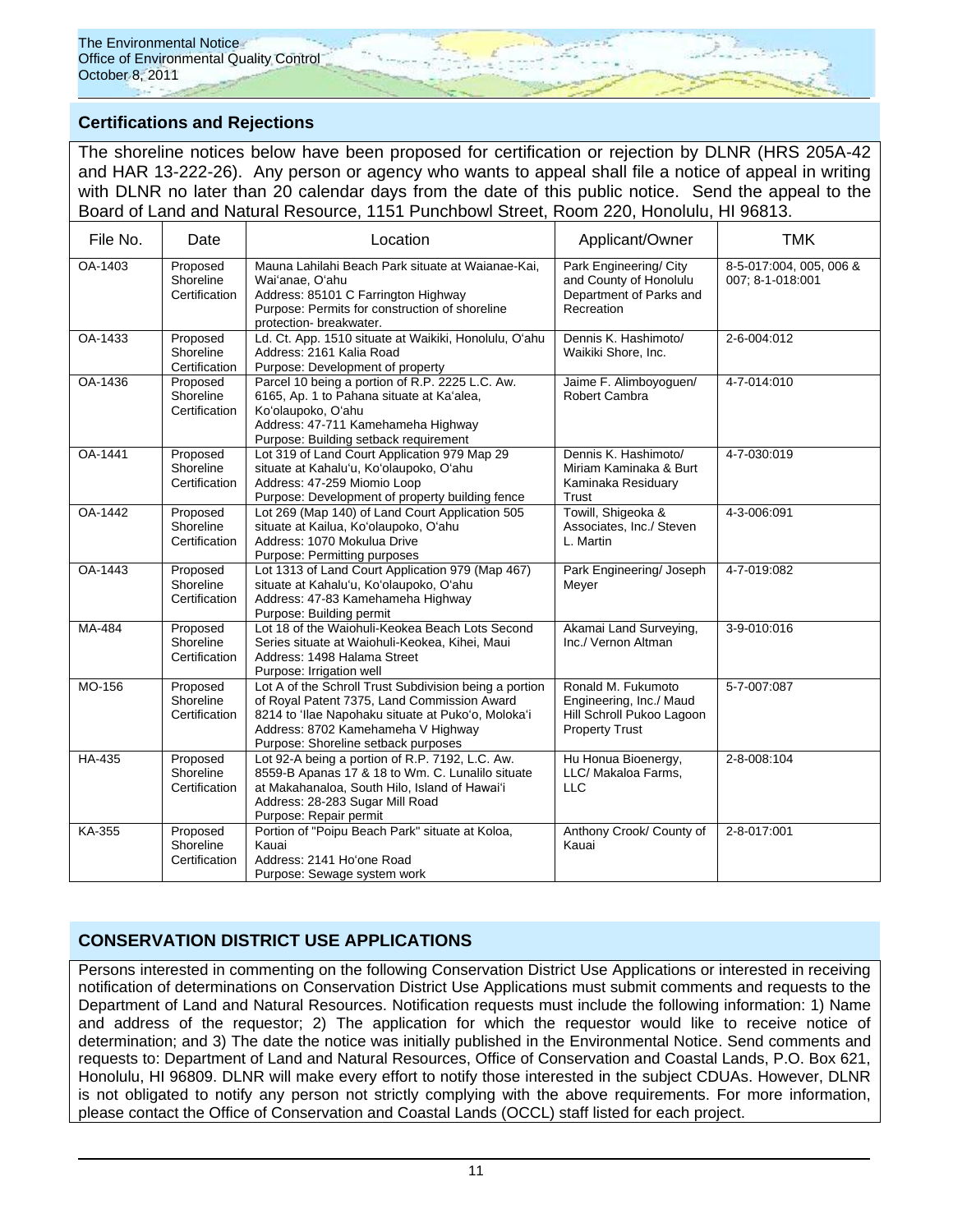| <b>PROJECT:</b><br><b>File No.:</b><br><b>Name of Applicant:</b><br>Location:<br>TMK <sub>s:</sub><br><b>Proposed Action:</b><br>343, HRS determination:<br><b>Applicant's Contact:</b> | CDUA OA-3605<br>Ko'olau Land Partners, LLC<br>Kane'ohe, Ko'olaupoko, O'ahu<br>$(1)$ 4-5-041: 004, 013, 014 and (1) 4-5-025:008<br>Consolidation and Subdivision of Land<br>Exempt<br>Chester Koga (808) 842-1133 |
|-----------------------------------------------------------------------------------------------------------------------------------------------------------------------------------------|------------------------------------------------------------------------------------------------------------------------------------------------------------------------------------------------------------------|
| <b>PROJECT:</b>                                                                                                                                                                         | CDUA MA-3608                                                                                                                                                                                                     |
| <b>File No.:</b>                                                                                                                                                                        | University of Hawai'i, Institute for Astronomy                                                                                                                                                                   |
| <b>Applicant:</b>                                                                                                                                                                       | Haleakala High Altitude Observatories Site, Waiakoa, Makawao, Maui                                                                                                                                               |
| Location:                                                                                                                                                                               | $(2)$ 2-2-007:008                                                                                                                                                                                                |
| TMK:                                                                                                                                                                                    | Additions to the Las Cumbres Global Telescope Haleakala Observatories Network                                                                                                                                    |
| <b>Proposed Use:</b>                                                                                                                                                                    | Node (LCOGT HO Node)                                                                                                                                                                                             |
| 343, HRS determination:                                                                                                                                                                 | Exempt pursuant to HAR §11-200-8 (6)                                                                                                                                                                             |
| <b>Applicant's Contact:</b>                                                                                                                                                             | Charlie Fein, KC Environmental, Inc. (808) 573-1903                                                                                                                                                              |
| <b>OCCL Staff Contact:</b>                                                                                                                                                              | Michael Cain, (808) 587-0048                                                                                                                                                                                     |
| <b>PROJECT:</b>                                                                                                                                                                         | CDUA OA-3610                                                                                                                                                                                                     |
| <b>File No.:</b>                                                                                                                                                                        | Hawai'i Community Development Corporation                                                                                                                                                                        |
| <b>Applicant:</b>                                                                                                                                                                       | Kewalo Basin, Kaka'ako, Kona District, O'ahu, Hawai'i                                                                                                                                                            |
| Location:                                                                                                                                                                               | (1) 2-1-058: pors. 002, 035, 095, 128 (submerged lands)                                                                                                                                                          |
| TMK:                                                                                                                                                                                    | Infrastructure repair, dredging, and increase in number of boat slips at Kewalo                                                                                                                                  |
| <b>Proposed Use:</b>                                                                                                                                                                    | Basin                                                                                                                                                                                                            |
| 343, HRS determination:                                                                                                                                                                 | Final EIS prepared by Helber Hastert & Fee, published on April 23, 2011                                                                                                                                          |
| <b>Applicant's Contact:</b>                                                                                                                                                             | Gail Renard, Helber Hastert & Fee, 808-545-2055                                                                                                                                                                  |
| <b>OCCL Staff Contact:</b>                                                                                                                                                              | Michael Cain, (808) 587-0048                                                                                                                                                                                     |

# **ENVIRONMENTAL COUNCIL NOTICE**

The Environmental Council has a tentative meeting scheduled for October 20, 2011, room 200 of the Leiopapa A. Kamehameha Building, also known as the State Office Tower. Please go to the State [Calendar](http://calendar.ehawaii.gov/calendar/html/event) website six days prior to the meeting date to review the agenda. For more information, contact the Council at *environmental.council@doh.Hawaii.gov* or call 586-4185.

# **NOTICE OF VOLUNTARY RESPONSE PROGRAM APPLICATION**

The Hawaiʻi Department of Health has received applications for the State's Voluntary Response Program (VRP). The purpose of the program is to encourage property owners, lenders, developers, or prospective purchasers of property to voluntarily clean up contaminated properties. Under the VRP, applicants conduct a thorough environmental investigation and implement a state-approved response action to address any contamination found on the property. Suspected contaminants at these sites include a variety of petroleum related chemicals and metals in soil, groundwater and soil vapor.

Upon successfully completing the VRP, the applicant will receive a "letter of completion" that typically exempts prospective and future purchasers from liability to the State for the contamination that was addressed under the VRP. Parties that are responsible for the contamination are not eligible for exemptions from liability.

The application received will address contamination on the following property:

Former Foremost Dairy Property at 2277 Kamehameha Highway, Honolulu, Hawaiʻi.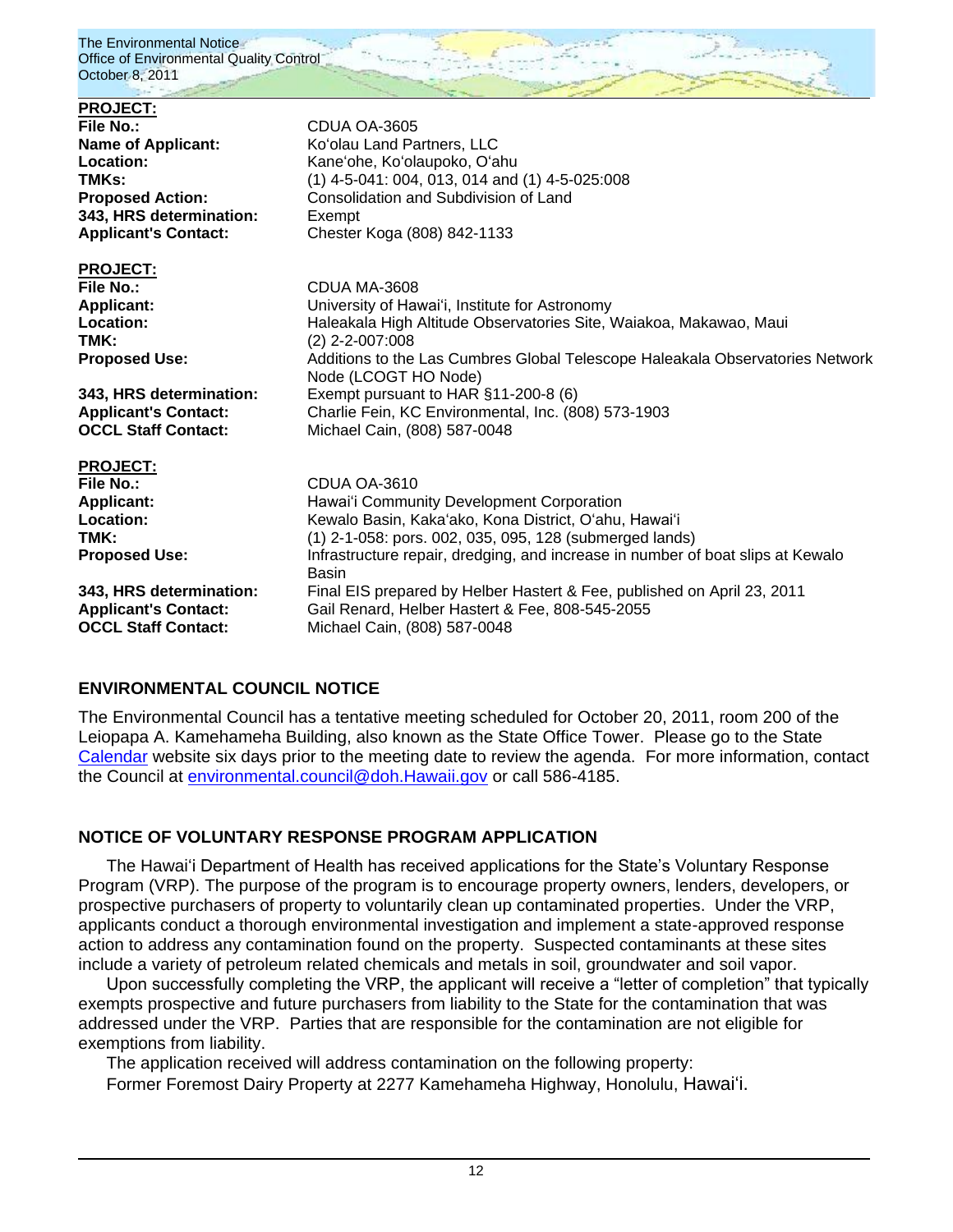

**The Department of Health welcomes comments or questions from the public regarding the project. For additional information or to review the application, please contact Steven P. Mow in Honolulu at (808) 586- 4251.** 

A brief description of the project site is included below:

The site is the former location of the Foremost Dairy-Hawaii facility owned and operated by House Foods Hawaiʻi Corporation. The facility processed and distributed milk and other dairy products. Foremost Dairies has ceased operations and all buildings have been removed. The site is presently a vacant lot. The property is presently owned by Newfair Investments LLC.

## **FEDERAL NOTICES**

#### **Proposed Flood Elevation Determinations, for the County of Hawai'i, <http://www.gpo.gov/fdsys/pkg/FR-2011-09-21/pdf/2011-24287.pdf>**

The Federal Emergency Management Agency (FEMA) has a proposed rule for Base (1% annualchance) Flood Elevations (BFEs) and proposed BFE modifications for the County of Hawai'i. The purpose of this proposed rule is to seek general information and comment regarding the proposed regulatory flood elevations for the reach described by the downstream and upstream locations in the table in the linked PDF file. The BFEs and modified BFEs are a part of the floodplain management measures that the community is required either to adopt or to show evidence of having in effect in order to qualify or remain qualified for participation in the National Flood Insurance Program (NFIP). In addition, these elevations, once finalized, will be used by insurance agents and others to calculate appropriate flood insurance premium rates for new buildings and the contents in those buildings. Comments identified by Docket No. FEMA–B–1218, are to be submitted on or before December 20, 2011 to Luis Rodriguez, Chief, Engineering Management Branch, Federal Insurance and Mitigation Administration, Federal Emergency Management Agency, 500 C Street, SW., Washington, DC 20472, (202) 646–4064, or (e-mail) *luis.rodriguez1@dhs.gov*. The corresponding preliminary Flood Insurance Rate Map (FIRM) for the proposed BFEs for each community is available for inspection at the County of Hawaiʻi, Department of Public Works, 101 Pauʻahi Street, Suite 7, Hilo, Hawaiʻi 96720. For more information, contact Luis Rodriguez above (see, 76 F.R. 58436, September 21, 2011).

#### **Loggerhead Sea Turtle Determination, [http://www.gpo.gov/fdsys/pkg/FR-2011-09-22/pdf/2011-](http://www.gpo.gov/fdsys/pkg/FR-2011-09-22/pdf/2011-23960.pdf) [23960.pdf](http://www.gpo.gov/fdsys/pkg/FR-2011-09-22/pdf/2011-23960.pdf)**

The (National Marine Fisheries Service (NMFS) and the U.S. Fish and Wildlife Service (FWS); also collectively referred to as the Services) have determined that the loggerhead sea turtle (*Caretta caretta*) is composed of nine distinct population segments (DPSs) that constitute "species" that may be listed as threatened or endangered under the Endangered Species Act (ESA). In this final rule, the Services are listing four DPSs as threatened and five as endangered under the ESA. The Services will propose to designate critical habitat for the two loggerhead sea turtle DPSs occurring within the United States in a future rulemaking. The Services encourage interested parties to provide any information related to the identification of critical habitat and essential physical or biological features for this species, as well as economic or other relevant impacts of designation of critical habitat, to assist us with this effort. This rule is effective on October 24, 2011. This final rule and comments and materials received, as well as supporting documentation used in the preparation of this rule, are available on the Internet at *http:/ www.regulations.gov* and will be available for public inspection, by appointment, during normal business hours at: National Marine Fisheries Service, Office of Protected Resources, 1315 East West Highway, Room 13657, Silver Spring, MD 20910. You may submit information related to the identification of critical habitat for the loggerhead sea turtle by either of the following methods: (1) Mail: NMFS National Sea Turtle Coordinator, Attn: Loggerhead Critical Habitat Information, Office of Protected Resources, National Marine Fisheries Service, 1315 East-West Highway, Room 13657, Silver Spring, MD 20910 or USFWS National Sea Turtle Coordinator, U.S. Fish and Wildlife Service, 7915 Baymeadows Way, Suite 200,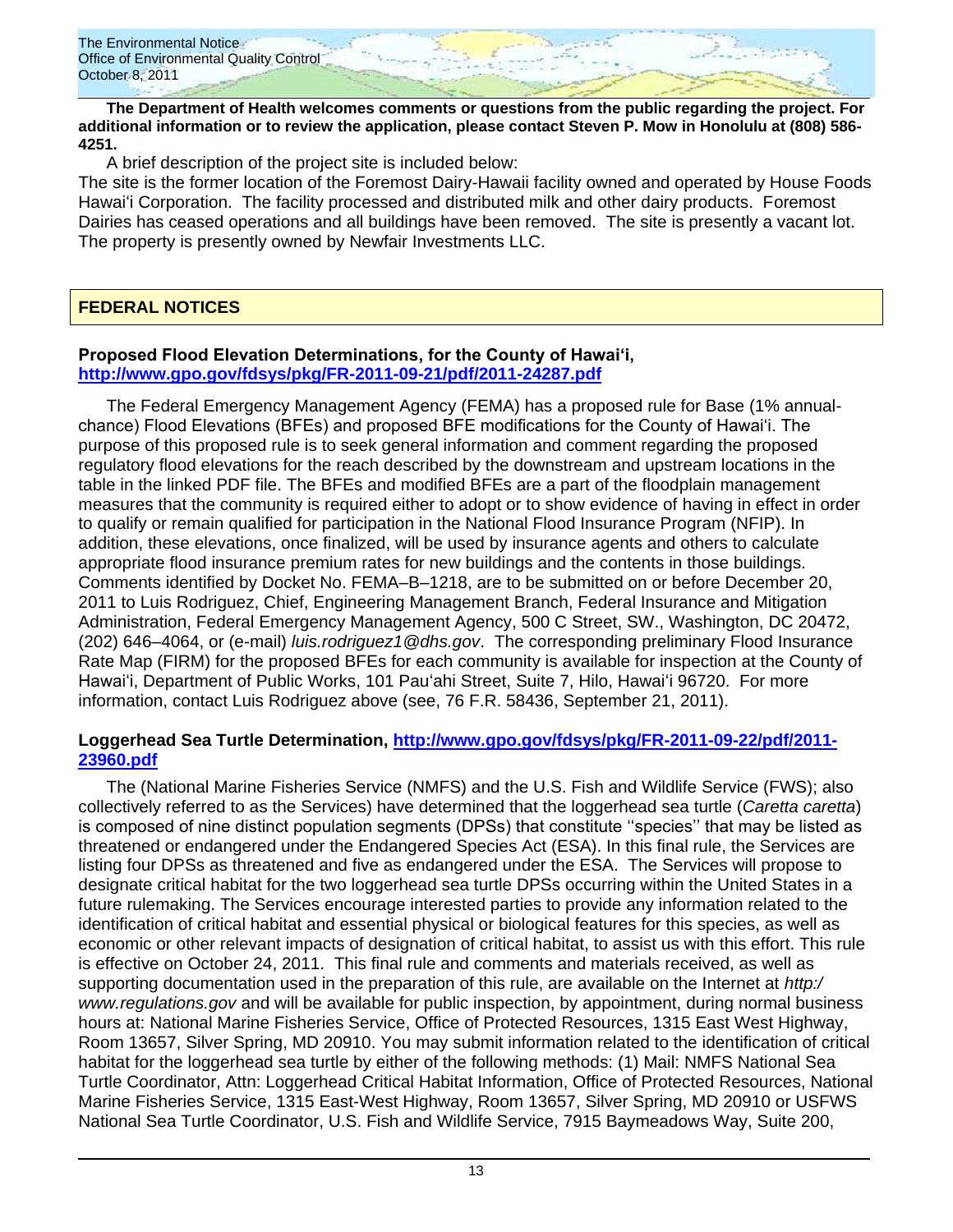Jacksonville, FL 32256; (2) Fax: To the attention of NMFS National Sea Turtle Coordinator at 301–427– 2522 or USFWS National Sea Turtle Coordinator at 904–731–3045. For more information contact Barbara Schroeder, NMFS, at 301–427–8402; Sandy MacPherson, USFWS, at 904–731–3336; Marta Nammack, NMFS, at 301–427–8403 or Lorna Patrick, USFWS, at 850–769–0552 ext. 229 (see, 76 F.R. 58868, September 22, 2011).

#### **Meetings of the Western Pacific Fisheries Management Council, <http://www.gpo.gov/fdsys/pkg/FR-2011-09-28/pdf/2011-24921.pdf>**

The Western Pacific Fishery Management Council (Council) will hold meetings of its 108th Scientific and Statistical Committee (SSC) and its 152nd Council meeting to take actions on fishery management issues in the Western Pacific Region. The SSC will meet on October 17–19, 2011, between 8:30 a.m. and 5 p.m.; the Council's Executive and Budget Standing Committee will meet on October 19, 2011, between 8 a.m. and 10 a.m.; the Pelagic and International Fisheries Standing Committee will meet on October 19 between 10 a.m. and 12 noon; the 152nd Council meeting will meet on October 19–22, 2011. The 152nd Council Meeting will be held between 2 p.m. and 6 p.m. on October 19, 2011, between 9 a.m. and 6 p.m. on October 20–21, 2011, and between 8:30 a.m. and 1 p.m. on October 22, 2011. All meetings will be held in Honolulu. For specific times and agendas, see the the linked Adobe Acrobat PDF file. The SSC will meet at the Council office, 1164 Bishop Street, Honolulu, Hawai'i 96813; *telephone:* (808) 522–8220. The 152nd Council meeting will be held at the Laniakea YWCA–Fuller Hall, 1040 Richards Street, Honolulu, Hawai‗i 96813 Honolulu; *telephone:* (808) 538–7061. For more information, contact Kitty M. Simonds, Executive Director; *telephone:* (808) 522–8220 (see, 76 F.R. 60004, September 28, 2011).

### **Irradiation Facilities in the Southern United States, [http://www.gpo.gov/fdsys/pkg/FR-2011-09-](http://www.gpo.gov/fdsys/pkg/FR-2011-09-29/pdf/2011-25092.pdf) [29/pdf/2011-25092.pdf](http://www.gpo.gov/fdsys/pkg/FR-2011-09-29/pdf/2011-25092.pdf)**

The Animal and Plant Health Inspection Service (APHIS) is proposing to amend the phytosanitary treatment regulations to provide generic criteria for new irradiation treatment facilities in the Southern States of the United States. This action would allow irradiation facilities to be located anywhere in these States, subject to approval, rather than only in the currently approved locations. We are also proposing to allow for the irradiation treatment of certain imported fruit from India and Thailand upon arrival in the United States. This action would facilitate the importation of fruit requiring irradiation treatment while continuing to provide protection against the introduction of pests of concern into the United States. We will consider all comments that we receive on or before November 28, 2011. You may submit comments by either of the following methods:

- (1) *Federal eRulemaking Portal:* Go to *[http://www.regulations.gov/#!documentDetail;D=APHIS-2009-](http://www.regulations.gov/#!documentDetail;D=APHIS-2009-0100–000) [0100–000;](http://www.regulations.gov/#!documentDetail;D=APHIS-2009-0100–000)*
- (2) *Postal Mail/Commercial Delivery:* Send your comment to Docket No. APHIS–2009–0100, Regulatory Analysis and Development, PPD, APHIS, Station 3A–03.8, 4700 River Road Unit 118, Riverdale, MD 20737–1238.

Supporting documents and any comments we receive on this docket may be viewed at *<http://www.regulations.gov/#!docketDetail;D=APHIS-2009-0100>* or in our reading room, which is located in room 1141 of the USDA South Building, 14th Street and Independence Avenue, SW., Washington, DC. Normal reading room hours are 8 a.m. to 4:30 p.m., Monday through Friday, except holidays. To be sure someone is there to help you, please call (202) 690–2817 before coming. For more information contact Dr. Inder P. S. Gadh, Senior Risk Manager – Treatments, PPQ, APHIS, 4700 River Road Unit 133, Riverdale, MD 20737–1236; (301) 734–0627 (see, 76 F.R. 60390, September 29, 2011).

### **Phytosanitary Treatment Regulations, [http://www.gpo.gov/fdsys/pkg/FR-2011-09-29/pdf/2011-](http://www.gpo.gov/fdsys/pkg/FR-2011-09-29/pdf/2011-25097.pdf) [25097.pdf](http://www.gpo.gov/fdsys/pkg/FR-2011-09-29/pdf/2011-25097.pdf)**

In a final rule that the Animal and Plant Health Inspection Service (APHIS) published in the *Federal Register* on January 26, 2010, and effective on February 25, 2010, APHIS amended the phytosanitary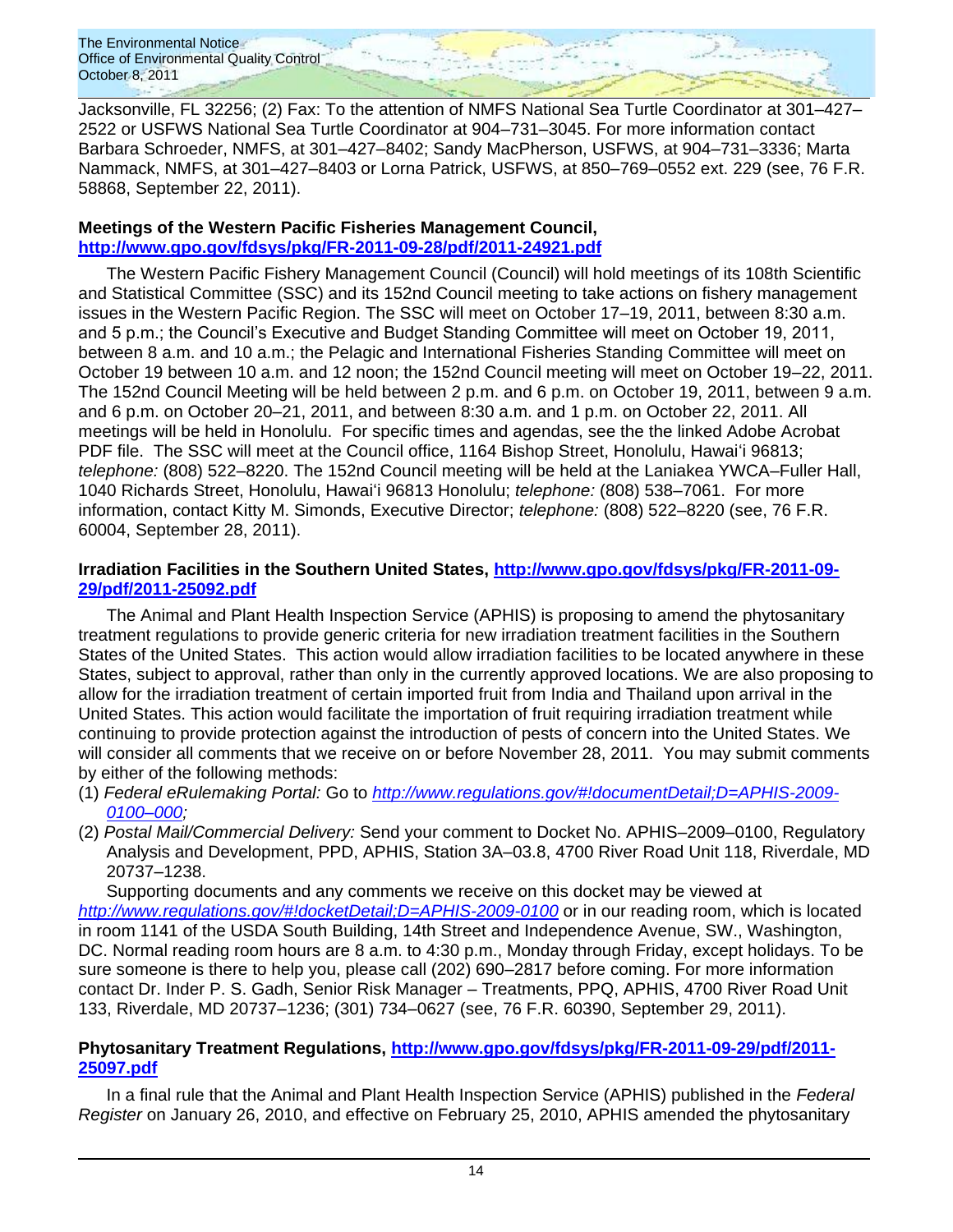treatment regulations by removing the lists of approved treatments and treatment schedules from the regulations, while retaining the general requirements for performing treatments and certifying or approving treatment facilities. The final rule also removed treatment schedules from other places where they had been found in APHIS regulations and provided that approved treatment schedules will instead be found in the Plant Protection and Quarantine Treatment Manual, which is available on the Internet. In the final rule, APHIS neglected to provide for the Administrator of the Animal and Plant Health Inspection Service to approve treatments that are not found in the Treatment Manual, and APHIS did not retain text explaining that irradiation can be used as a substitute for other treatments. In this amendment, APHIS is amending the regulation to provide for such approval of treatments and to restore the text we removed. *Effective Date:* September 29, 2011. For more information, contact Dr. Inder P. S. Gadh, Senior Risk Manager — Treatments, Regulations, Permits, and Manuals, PPQ, APHIS, 4700 River Road Unit 133, Riverdale, MD 20737–1236; (301) 734–0627 (see, 76 F.R. 60359, September 29, 2011).

### **Interim Rule for Modified Base Flood Elevations in the City and County of Honolulu, <http://www.gpo.gov/fdsys/pkg/FR-2011-09-30/pdf/2011-25157.pdf>**

The Federal Emergency Management Agency (FEMA) has issued an interim rule listing the City and County of Honolulu and other communities where modification of the Base (1% annual-chance) Flood Elevations (BFEs) is appropriate because of new scientific or technical data. New flood insurance premium rates will be calculated from the modified BFEs for new buildings and their contents. These modified BFEs are currently in effect on the dates listed in the table below and revise the Flood Insurance Rate Maps (FIRMs) in effect prior to this determination for the listed communities. From the date of the second publication of these changes in a newspaper of local circulation, any person has ninety (90) days in which to request through the community that the Deputy Federal Insurance and Mitigation Administrator reconsider the changes. The modified BFEs may be changed during the 90-day period. The modified BFEs for each community are available for inspection at the office of the Mayor, City and County of Honolulu, 530 S. King Street, Room 300, Honolulu, Hawai‗i 96813. For further information, contact Luis Rodriguez, Chief, Engineering Management Branch, Federal Insurance and Mitigation Administration, Federal Emergency Management Agency, 500 C Street, SW., Washington, DC 20472, (202) 646–4064, or (e-mail) *[Luis.Rodriguez3@fema.dhs.gov](mailto:Luis.Rodriguez3@fema.dhs.gov)* (see, 76 F.R. 60748, September 30, 2011).

### **Proposed Regulations under the Tuna Conventions Act of 1950, <http://www.gpo.gov/fdsys/pkg/FR-2011-09-30/pdf/2011-25275.pdf>**

The National Marine Fisheries Service (NMFS) proposes regulations under the Tuna Conventions Act of 1950, as amended, (Act) to implement decisions of the Inter-American Tropical Tuna Commission (IATTC). At its Eighty-second Meeting in July 2011, the IATTC adopted a number of resolutions, some of which require rulemaking to implement domestically in the United States. This proposed rule implements three of these decisions: the Resolution on Tuna Conservation 2011–2013 (C– 11–01), the Resolution Prohibiting Fishing on Data Buoys (C–11–03), and the Resolution Prohibiting the Retention of Oceanic Whitetip Sharks (C-11-10). This action is necessary for the United States to satisfy its obligations as a member of the IATTC. Comments must be submitted in writing by October 17, 2011. A public hearing will be held at 9 a.m. to 12 p.m. PDT, October 17, 2011, in Long Beach, CA. You may submit comments on this document, identified by NOAA–NMFS–2011–0160–0001, by any of the following methods:

- (1) *Electronic Submissions:* Submit all electronic public comments via the Federal eRulemaking Portal: *[http://www.regulations.gov.](http://www.regulations.gov/)* To submit comments via the e-Rulemaking Portal, first click the "submit a comment'' icon, then enter NOAA–NMFS–2011–0160–0001 in the keyword search. Locate the document you wish to comment on from the resulting list and click on the "Submit a Comment" icon on the right of that line;
- (2) *Mail:* Submit written comments to Heidi Hermsmeyer, NMFS Southwest Regional Office, 501 W. Ocean Blvd., Suite 4200, Long Beach, CA 90802; include the identifier "0648–BA66" in the comments; or (3) *Fax:* 562–980–4047; Attn: Heidi Hermsmeyer.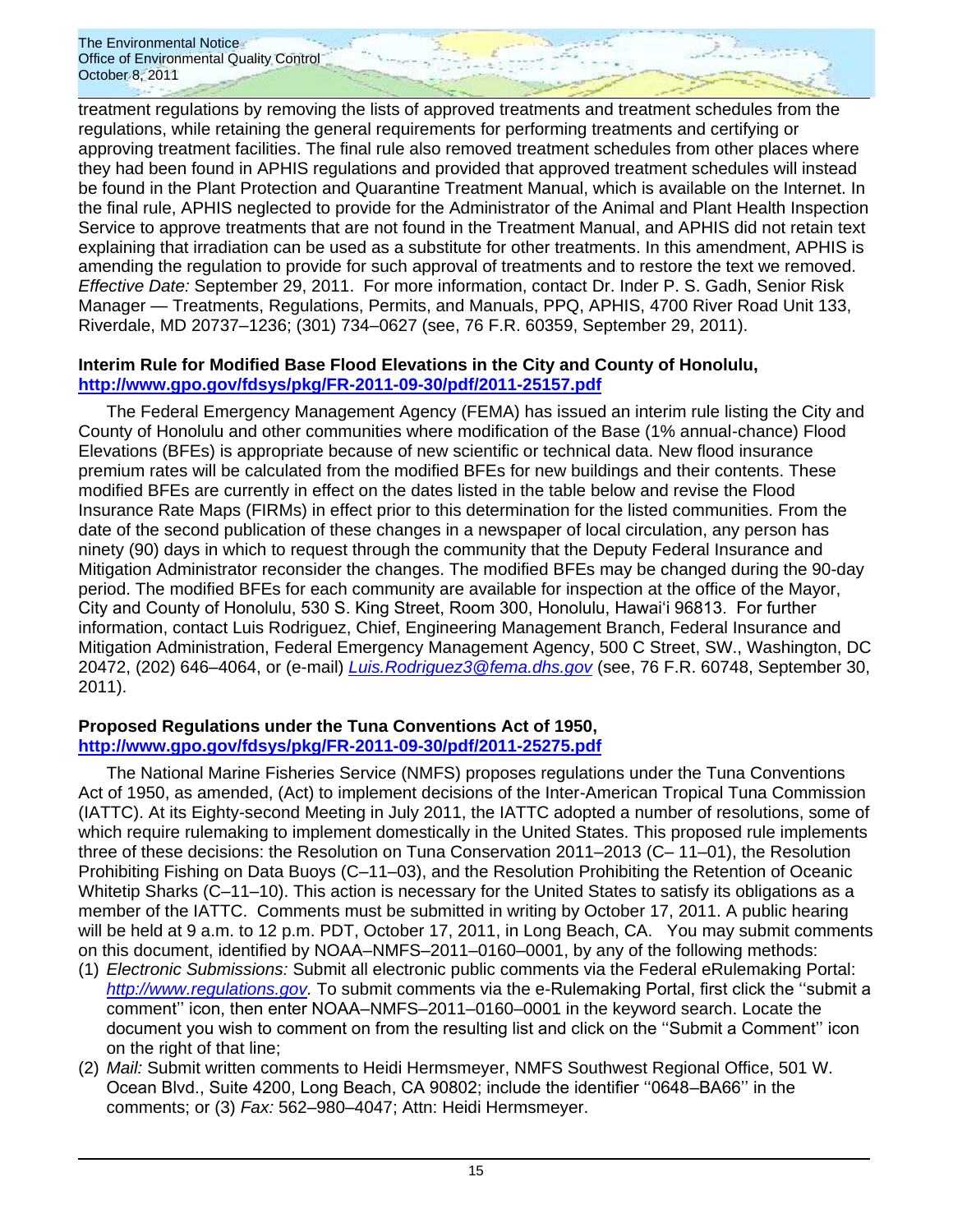*Public hearing:* The public is welcome to attend a public hearing and offer comments on this rule on October 17, 2011 from 9 a.m. to 12 p.m. at 501 W. Ocean Boulevard, Suite 4200, Long Beach, CA 90802. The public may also participate in the public hearing via conference line: 888–282–9635; participant passcode: 11671. For more information, contact Heidi Hermsmeyer, NMFS SWR, 562–980– 4036 (see, 76 F.R. 60790, September 30, 2011).

### **Incidental Take Permit for Auwahi Wind Energy LLC, [http://www.gpo.gov/fdsys/pkg/FR-2011-10-](http://www.gpo.gov/fdsys/pkg/FR-2011-10-05/pdf/2011-25670.pdf) [05/pdf/2011-25670.pdf](http://www.gpo.gov/fdsys/pkg/FR-2011-10-05/pdf/2011-25670.pdf)**

Auwahi Wind Energy LLC (applicant), a subsidiary of Sempra Generation, has submitted an application to the U.S. Fish and Wildlife Service (Service) for an incidental take permit under the Endangered Species Act of 1973, as amended (ESA). The applicant is requesting an incidental take permit pursuant to the ESA to authorize take of two endangered Hawaiian bird species, one bat species, and one moth species. The permit application includes a draft Habitat Conservation Plan (HCP) describing the applicant's actions and the measures the applicant will implement to minimize, mitigate, and monitor incidental take of the Covered Species, and a draft Implementing Agreement (IA). The Service also announces the availability of a draft Environmental Assessment (EA) that has been prepared in response to the permit application in accordance with requirements of the National Environmental Policy Act (NEPA). We are making the permit application package and draft EA available for public review and comment. All comments from interested parties must be received on or before November 21, 2011. Please address written comments to Loyal Mehrhoff, Project Leader, Pacific Islands Fish and Wildlife Office, U.S. Fish and Wildlife Service, 300 Ala Moana Boulevard, Room 3–122, Honolulu, HI 96850. You may also send comments by facsimile to (808) 792–9580. For more information contact Dawn Greenlee, Fish and Wildlife Biologist, U.S. Fish and Wildlife Service at the above address, or by telephone at (808) 792–9400 (see, 76 F.R. 61735, October 05, 2011). **Temporary Security Zones for the Asia-Pacific Economic Cooperation (APEC) Conference, <http://www.gpo.gov/fdsys/pkg/FR-2011-10-06/pdf/2011-25855.pdf>**

The Coast Guard is establishing four temporary security zones on the navigable waters of O'ahu's southern and western shores in support of the Asia-Pacific Economic Cooperation (APEC) conference in O'ahu, Hawai'i. The establishment of these security zones is necessary to ensure the safety of all APEC attendees to include the President of the United States, as well as numerous foreign dignitaries and senior government officials. Entry into the temporary security zones established by this rule is prohibited unless authorized by the Coast Guard Captain of the Port, Honolulu, or her designated representatives. This rule will be effective from 11 p.m. HST on November 9, 2011 through 11 p.m. HST on November 16, 2011. The § 165.T14–0800 (a)(2) and (4) security zones, West Waikiki and Ala Wai Harbor and Canal, will be enforced from 11 p.m. HST on November 9, 2011, through 11 p.m. HST on November 16, 2011. The § 165.T14–0800 (a)(1) security zone, Koʻolina Offshore, will be enforced from 11 p.m. HST on November 12, 2011, to 11 p.m. HST on November 13, 2011. The § 165.T14–0800 (a)(3) security zone, East Waikiki, will be enforced from 12 a.m. HST to 11 p.m. HST on November 12, 2011. Comments and related material must be submitted to the Coast Guard no later than October 17, 2011. You may submit comments identified by docket number USCG–2011–0800 using any one of the following methods:

- (1) *Federal eRulemaking Portal: [http://www.regulations.gov](http://www.regulations.gov/)*;
- (2) *Fax:* 202–493–2251;
- (3) *Mail:* Docket Management Facility (M–30), U.S. Department of Transportation, West Building Ground Floor, Room W12–140, 1200 New Jersey Avenue, SE., Washington, DC 20590–0001; or
- (4) *Hand delivery:* Same as mail address above, between 9 a.m. and 5 p.m., Monday through Friday, except Federal holidays. The telephone number is 202–366–9329. To avoid duplication, please use only one of these four methods (see, 76 F.R. 61950, October 06, 2011).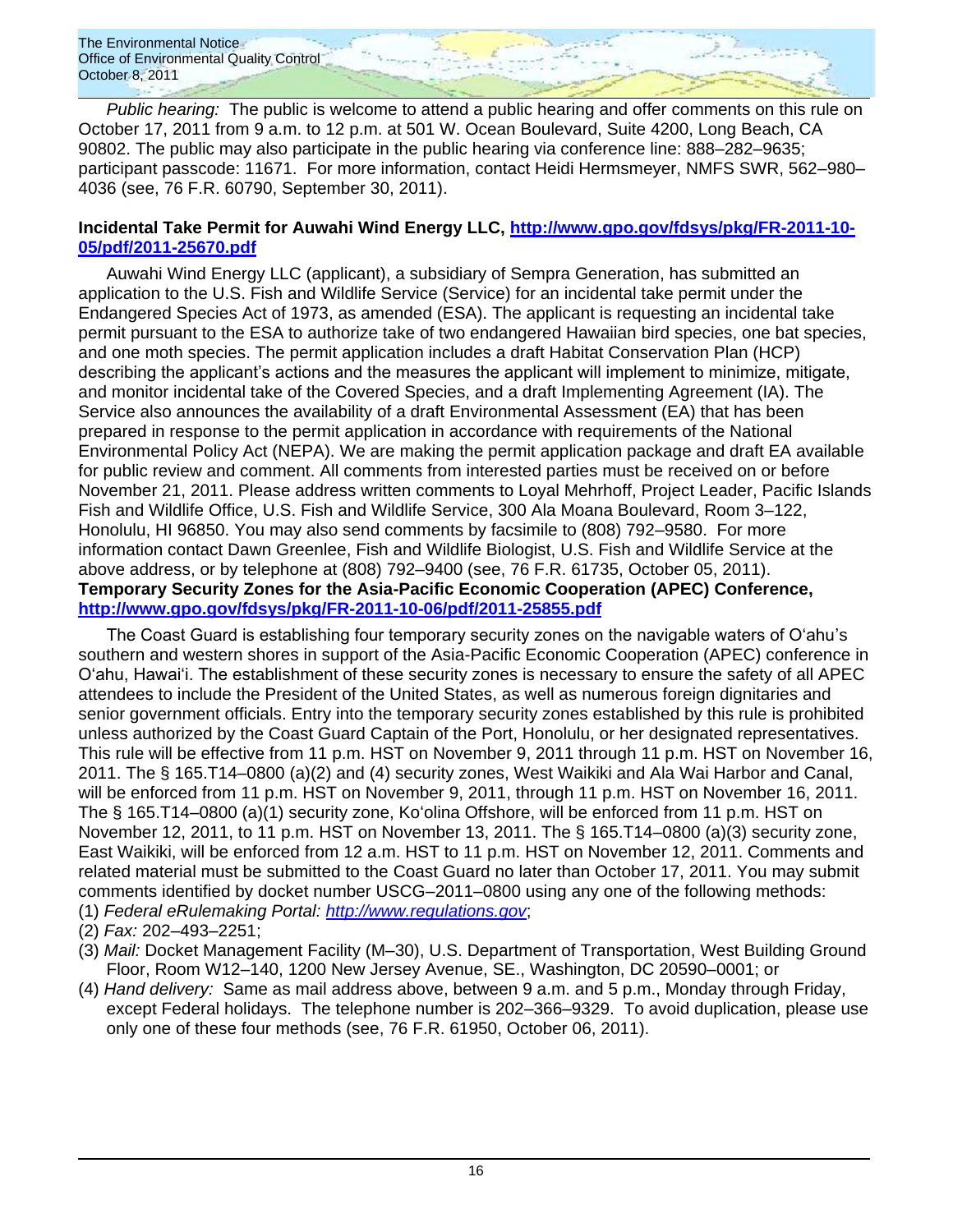### **Finding on Petition to List the Black-Footed Albatross, [http://www.gpo.gov/fdsys/pkg/FR-2011-10-](http://www.gpo.gov/fdsys/pkg/FR-2011-10-07/pdf/2011-25469.pdf) [07/pdf/2011-25469.pdf](http://www.gpo.gov/fdsys/pkg/FR-2011-10-07/pdf/2011-25469.pdf)**

The U.S. Fish and Wildlife Service (Service), announced a 12-month finding on a petition to list the black-footed albatross (*Phoebastria nigripes*) as endangered or threatened under the Endangered Species Act of 1973, as amended (Act). The petitioners provided three listing options for consideration by the Service: Listing the black-footed albatross throughout its range; listing the Hawaiian Islands breeding population of the black-footed albatross as a Distinct Population.

Segment (DPS); or listing the Japanese Islands breeding population of the black-footed albatross as a DPS. After a review of the best available scientific and commercial information, the Service found that listing the black-footed albatross range-wide is not warranted at this time. The Service also found that the Hawaiian Islands breeding population and the Japanese Islands breeding population are separate DPSs, as defined by DPS policy. However, the Service further found that neither the Hawaiian Islands DPS nor the Japanese Islands DPS of the black-footed albatross warrants listing at this time. The Service asks the public to submit to to it any new information that becomes available concerning the threats to the blackfooted albatross or its habitat at any time. The finding announced in this document was made on October 7, 2011. This finding is available on the Internet at *[http://www.regulations.gov](http://www.regulations.gov/)* at Docket Number FWS–R1–ES–2007–0004, and *[http://www.fws.gov/pacificislands/.](http://www.fws.gov/pacificislands/)* Supporting documentation used by the Service in preparing this finding is available for public inspection, by appointment, during normal business hours at the U.S. Fish and Wildlife Service, Pacific Islands Fish and Wildlife Office, 300 Ala Moana Boulevard, Box 50088, Honolulu, Hawai‗i 96850. Please submit any new information or materials concerning this finding to the above address. For more information contact Dr. Loyal Mehrhoff, Field Supervisor, Pacific Islands Fish and Wildlife Office (at the above address); by telephone at 808–792– 9400; or by facsimile at 808–792–9581 (see, 76 F.R. 62504, October 7, 2011)